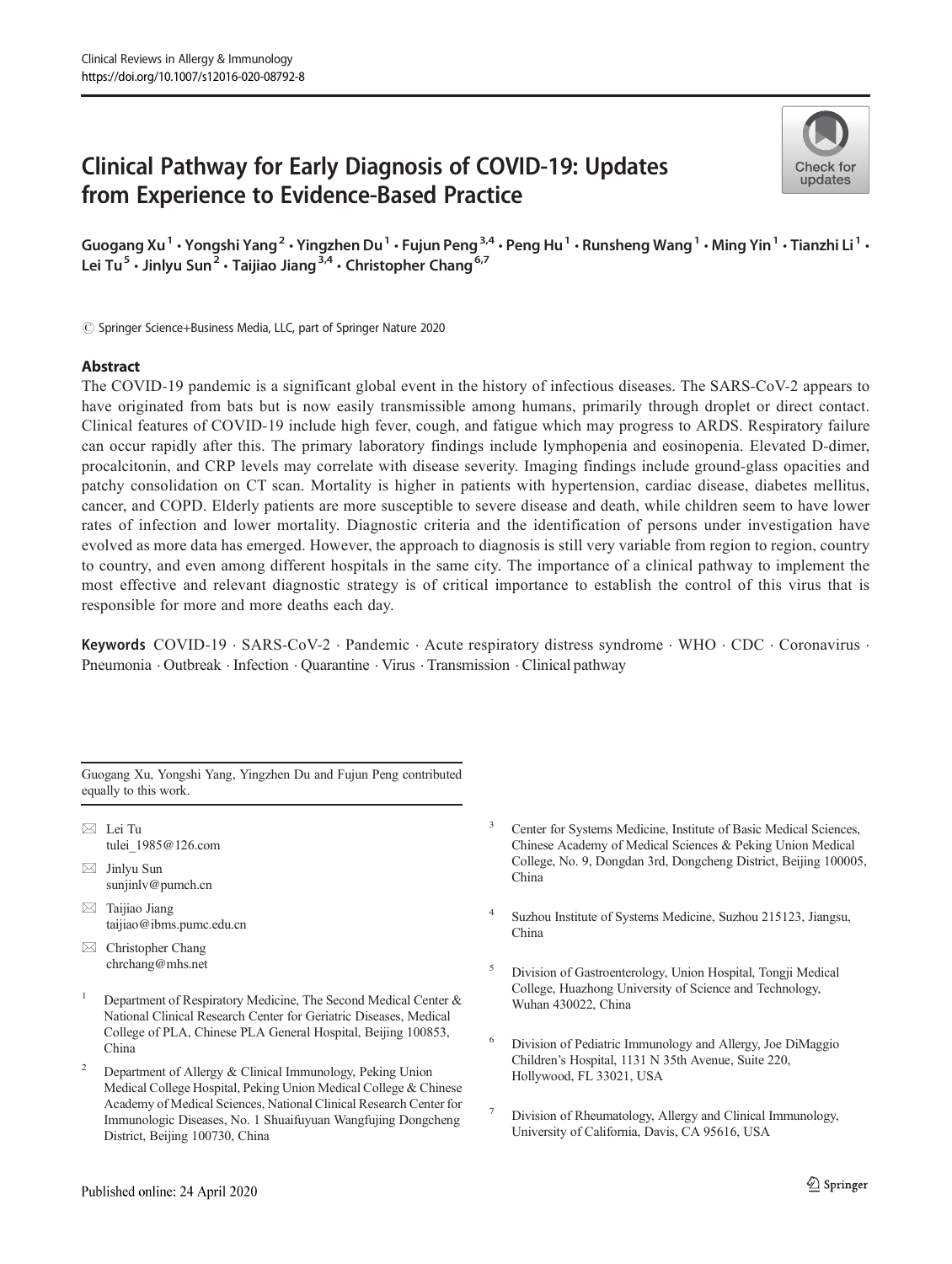## Introduction

In December 2019, a novel coronavirus SARS-CoV-2 first appeared in Wuhan, China, causing a serious coronavirus disease called COVID-19 [[1\]](#page-9-0). Initially believed to have originated in animals, it was later shown to be able to spread from person to person [\[2](#page-9-0), [3\]](#page-9-0). On January 21, 2020, the COVID-19 was classified into a category B infectious disease of high priority requiring countrywide management measures (category A management measures) in China. On January 30, WHO declared that the outbreak of SARS-CoV-2 was a Public Health Emergency of International Concern (PHEIC). As of March 26, 2020, there have been 552,943 cases of COVID-19 confirmed in 200 countries and regions, including 399,192 active cases, 25,045 deaths, and 128,706 cases recovered. On March 2, the European CDC raised the SARS-CoV-2 risk level from moderate to high. Almost the entire globe is now designated by the US CDC as under a class 3 travel advisory. On March 11, 2020, the WHO declared COVID-19 a pandemic. Global travel has been severely restricted and mass quarantine measures have been implemented in almost every country.

The symptoms of COVID-19 are non-specific, ranging from asymptomatic to severe pneumonia and death. Fever and cough are the most common clinical symptoms. Abnormal chest computed tomography (CT) has been used to diagnose 67.4–88.0% cases of COVID-19, indicating that pneumonia is the most common manifestation of the disease [\[4](#page-9-0)–[6\]](#page-9-0). Therefore, CT imaging is widely used in the early diagnosis of the disease, but chest CT may not distinguish COVID-19 from other viral pneumonias [[7](#page-9-0)–[9](#page-9-0)]. Nucleic acid assay, gene sequencing, and serology examination (IgM and IgG) from throat swabs or blood samples have been developed to establish a pathologic diagnosis [\[7](#page-9-0)]. However, clinicians in Wuhan have raised the issue of high false negative rate of PCR or antibody detection [\[10](#page-9-0)]. Combination use of medical history, clinical manifestations, chest CT, and the viral test has been found to have high sensitivity  $(92-97%)$  [\[5](#page-9-0), [6](#page-9-0)]. Based on current understanding of COVID-19, the Chinese government regularly provides an updated clinical protocol to guide screening tactics to manage COVID-19 in epidemic areas. Globally, early diagnosis of COVID-19 is still a major challenge.

## **Methods**

### Search Strategy and Selection Criteria

A search was carried out in MEDLINE, PubMed, CNKI, WanFang, SinoMed, 2019 Novel Coronavirus Resource (2019nCoVR) of China National Center for Bioinformation, and Scientific Platform for the New Coronavirus Pneumonia of China Medical Journal Network to identify published studies on the new coronavirus. Our search strategy included the terms "2019-nCoV," "2019 Novel coronavirus," "SARS-CoV-2," and "COVID-19." Relevant articles published in English or Chinese were included.

## Discussion/Observations

#### **Origin**

The COVID-19 breakout was initially associated with Wuhan Huanan Seafood Wholesale Market. However, 13 of the first confirmed 41 cases had no contact history with the market. Thus, the origin of SARS-CoV-2 remains to be determined [\[11,](#page-9-0) [12](#page-9-0)]. Bioinformatics analysis revealed that the sequence homology was 96% between SARS-CoV-2 and Bat-CoV-RaTG13 previously detected in Rhinolophus affinis from Yunnan Province, rather than the earlier SARS-CoV (sequence homology less than 80%). Therefore, the Chinese chrysanthemum bat was speculated to be the origin of SARS-CoV-2 [\[13](#page-9-0)–[15\]](#page-9-0). Further investigation identified that pangolin might be a potential intermediate host because the S1 protein of Pangolin-CoV is virtually identical to that of SARS-CoV-2. On the other hand, the genomic similarity of SARS-CoV-2 has been found to be lower compared with Pangolin-CoV than Bat-CoV-RaTG13 [[16](#page-9-0)–[19](#page-9-0)]. These findings suggest that further studies are required to trace intermediate hosts in the jump from bats to humans.

Although respiratory droplets and direct contact are the main routes of transmission [\[2](#page-9-0), [4](#page-9-0), [7](#page-9-0), [20\]](#page-9-0), other routes include aerosol and fecal-oral transmission (Fig. [1\)](#page-2-0) [\[4,](#page-9-0) [21\]](#page-9-0).

#### Human-to-Human Spread

In mid-January 2020, studies of clusters of infected family members and medical workers confirmed person-to-person transmission [[2](#page-9-0), [3](#page-9-0), [22](#page-9-0)]. Close contact with symptomatic individuals constitutes the major risk for extensive transmission. Ongoing spread may rely on unknown transmission by asymptomatic hosts [[20\]](#page-9-0). Guan et al. reported that of the 3.5% of infected patients who were identified as healthcare workers, 1.9%, 31.3%, and 72.3% of patients had a history of contact with wildlife, recent traveled to Wuhan, and contact with people from Wuhan, respectively [\[4](#page-9-0)].

- a) Respiratory droplets—SARS-CoV-2 is transmitted mainly via respiratory droplets [[2,](#page-9-0) [4](#page-9-0), [7](#page-9-0), [20](#page-9-0)]. When a patient coughs or sneezes, aerial droplets containing virus may be inhaled by susceptible individuals.
- b) Direct contact—Guan et al. found that 71.8% of non-local residents developed COVID-19 due to contact with indi-viduals from Wuhan [[4\]](#page-9-0). More than 1800 of 2055 ( $\sim$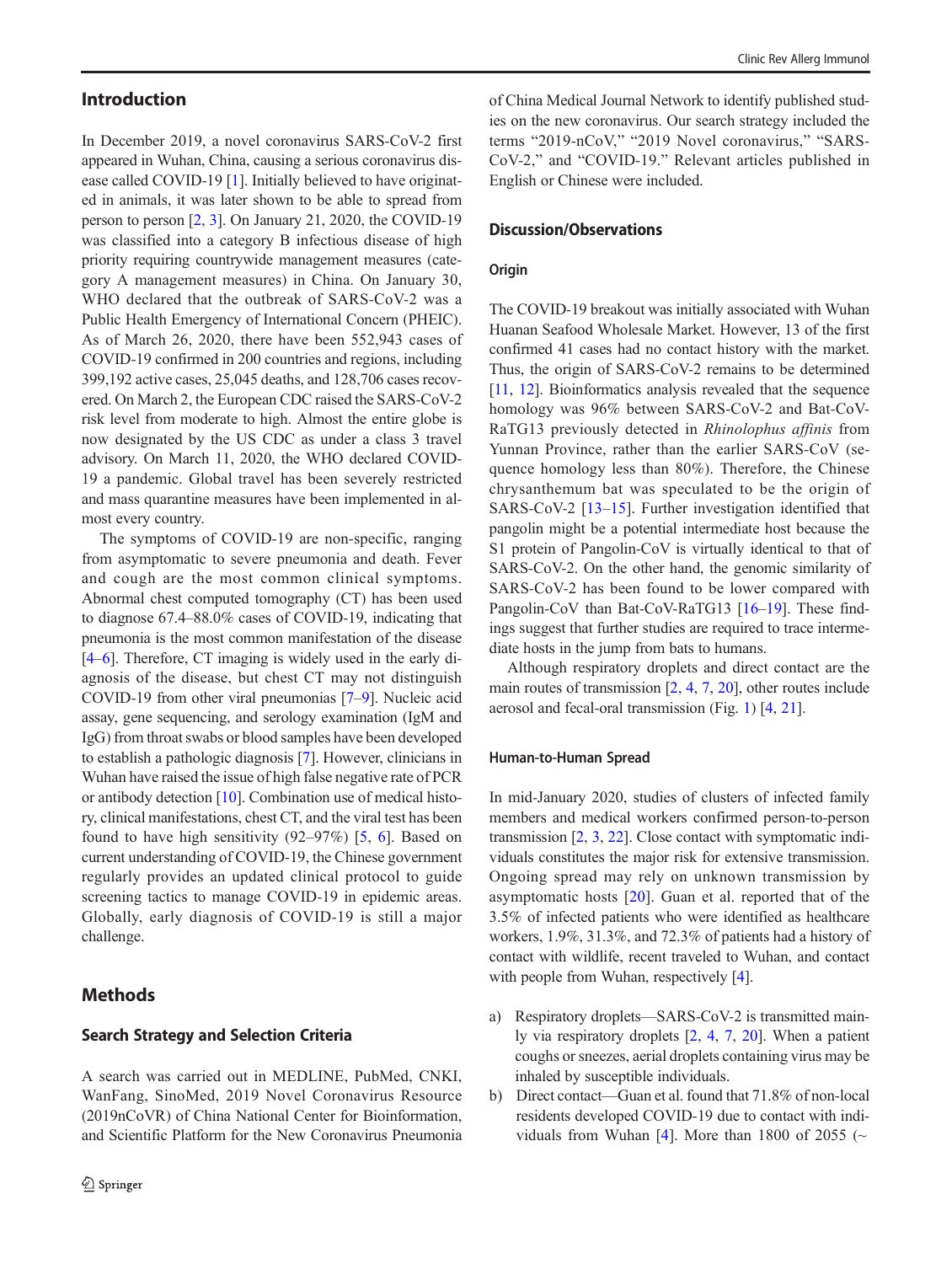<span id="page-2-0"></span>Fig. 1 Modes of transmission of SARS-CoV-2. The solid frames indicate confirmed modes of transmission whereas the dotted boxes have yet to be confirmed



88%) medical workers with COVID-19 were in Hubei, according to reports from 475 hospitals [\[20\]](#page-9-0).

- c) Indirect contact—this occurs when droplets containing SARS-CoV-2 land on the surface of tabletops, doorknobs, telephones, and other inanimate objects. The virus is transferred from the surface to the mucous membranes by contaminated fingers touching the mouth, nose, or eyes [[23\]](#page-9-0). Studies have estimated that SARS-CoV-2 can exist for up to 5 days at a temperature of 20 °C and a humidity of 40–50% and can survive for less than 48 h in dry air, with a reduction in viability after 2 h [\[24\]](#page-9-0).
- d) Asymptomatic transmission—asymptomatic infections have been reported in at least two cases with exposure history to a potentially pre-symptomatic patient who was later diagnosed with COVID-19. The virus was then transmitted to another three healthy family members [[25,](#page-9-0) [26\]](#page-9-0). Prior to the development of symptoms, individuals may not be isolated and may constitute an important mobile viral source. This transmission contributes to the difficulties in containing the spread of the disease [\[27](#page-10-0), [28\]](#page-10-0).
- e) Interfamilial transmission—transmission within family clusters is very common. One study reported that 78 to 85% of cases in large aggregate groups occurred due to interfamilial transmission in Sichuan and Guangdong, China [\[20](#page-9-0)].
- f) Aerosol transmission—in a closed environment with poor ventilation, aerosols may remain airborne for 24–48 h and spread from several meters to dozens of meters [\[7](#page-9-0), [29](#page-10-0), [30\]](#page-10-0). However, there has been no strong evidence for aerosol transmission. The WHO also deemed that this route requires further investigation [[31](#page-10-0), [32](#page-10-0)].
- g) Ocular transmission—it has been reported that a doctor without eye protection was infected during an inspection

in Wuhan on January 22, 2020 [\[33\]](#page-10-0). Further studies found that SARS-CoV-2 may be detected in the tears and conjunctival secretions of COVID-9 patients [\[34](#page-10-0), [35](#page-10-0)].

h) Fecal-oral transmission—this was first reported in a COVID-19 case in the USA [\[21](#page-9-0)]. Subsequent studies detected SARS-CoV-2 in the feces and anal swabs of COVID-19 patients [[4](#page-9-0), [36](#page-10-0)]. Furthermore, 23.3% of COVID-19 patients remained SARS-CoV-2 positive in feces even when the viral RNA was no longer detectable in the respiratory tract. SARS-CoV-2 has also been detected in gastric, duodenal, and rectal epithelia [[37\]](#page-10-0).

There is insufficient evidence to support vertical transmission as samples from neonates born to SARS-CoV-2-positive mothers have been negative [[38](#page-10-0)–[41](#page-10-0)]. Moreover, no viral RNA has been detected from the vaginal environment of 35 female patients, suggesting a lack of evidence for sexual transmission of SARS-CoV-2 [\[42\]](#page-10-0).

#### Susceptible Populations

With the increasing number of COVID-19 cases, all individuals have a theoretical risk of contact with virus carriers [[33\]](#page-10-0). Major risk factors for developing severe infection include old people and the presence of comorbidities or underlying diseases, such as hypertension, diabetes, and cardiovascular disease [\[4](#page-9-0), [20](#page-9-0), [43\]](#page-10-0). A study of 1524 cancer patients showed that they had a twofold increased risk of COVID-19 than the general population [[44](#page-10-0)]. Other high-risk populations include those who are immunosuppressed due to primary or acquired immunodeficiency syndromes or those who are iatrogenically immunosuppressed.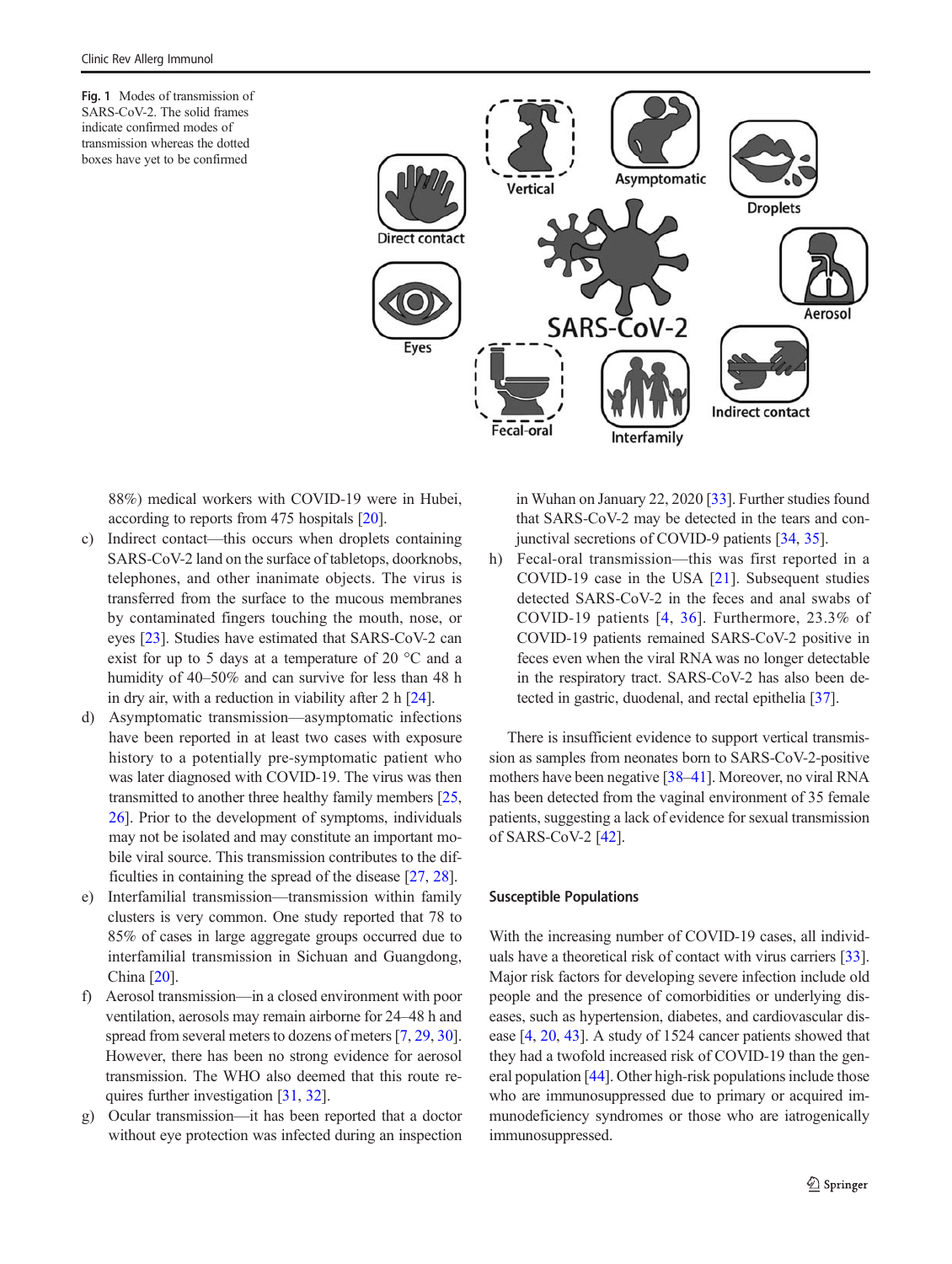Pregnant women can develop COVID-19 infection [\[38](#page-10-0)–[41](#page-10-0)]. The data on children suggests that the disease in children is less severe. In a study of 55,924 patients with COVID-19, children under the age of 18 years comprised 2.4%. Of these, 2.5% had severe disease, and 0.2% were categorized as critically ill [[20](#page-9-0)]. It is estimated that in China, there have been fewer than 10 deaths among individuals under the age of 30 so far [\[43](#page-10-0)]. Intriguingly, the pediatric patients were found through tracking close contacts of infected individuals and were not found in turn to transmit the virus to adults [[20\]](#page-9-0). Healthcare personnel are at a high risk of being infected. In one study, 29% of 139 hospitalized patients were medical workers [\[45\]](#page-10-0).

#### Clinical Manifestations

- a) General information—according to reports from China's CDC, 51.4% (22,981/44,672) were male and 86.6% were aged 30–79 years [\[43](#page-10-0)]. The mean incubation period was 5–6 days, with a range of 1 to 14 days. The median age was 51 years (range 2 days to 100 years, interquartile range between 39 and 63 years of age) [\[20\]](#page-9-0).
- b) Symptoms—the observed symptoms of COVID-19 were generally non-specific, including fever, dry cough, fatigue, and sputum production. Some patients complained of sore throat, headache, myalgia, arthralgia, diarrhea, nasal congestion, or runny nose. In severe cases, COVID-19 presents with pneumonia, dyspnea, and/or hypoxemia occurred more than 1 week after the initial infection. Fever was the most common symptom (91.7%, 411/448), followed by cough (67.2%, 301/448), fatigue (52.5%, 235/448), dyspnea (45.1%, 178/395), sputum production (36.1%, 103/285), anorexia (29.3%, 39/133), myalgia or arthralgia (22.2%, 71/320), chills (18.2%, 37/203), sore throat (15.3%, 40/261), and headache (11.6%, 39/337). The clinical manifestations of the 448 pooled severe cases are summarized in Table [1](#page-4-0) [[4,](#page-9-0) [11,](#page-9-0) [45](#page-10-0)–[52](#page-10-0)].
- c) Severity—China's CDC has reported 44,672 cases, with 80.9% being mild or moderate cases, 13.8% severe cases, and 4.7% critical cases. The overall case-fatality rate was 2.3% and 81% of the deaths occurred in patients over 60 years of age. The mortality rate of critical cases was 49% [\[43\]](#page-10-0).
- d) Comorbidities—COVID-19 patients with comorbidities showed higher mortality. In Guan's study, 25.1% (399/ 1590) of the confirmed cases reported having at least one comorbidity. The most common comorbidities included hypertension (16.9%), diabetes (8.2%), and cardiovascular diseases (3.7%) [\[53\]](#page-10-0). In another study, hypertension (39.7%), cardiovascular diseases (22.7%), and diabetes (19.7%) were the most common underlying diseases among 1023 deaths [[43\]](#page-10-0).

e) Complications—critical cases may progress rapidly to acute respiratory distress syndrome (ARDS), septic shock, metabolic acidosis, coagulation dysfunction, and even death. Among the 448 severe cases, complications were reported in 274 patients [\[4,](#page-9-0) [11](#page-9-0), [45](#page-10-0), [48\]](#page-10-0). The most common complication was pneumonia (76%, 171/225), followed by ARDS (34.7%, 95/274), acute cardiac injury (23.8%, 24/101), septic shock (11.3%, 25/222), and acute kidney injury (9.5%, 26/274).

#### Imaging Features

The imaging findings of COVID-19 can be variable and change rapidly. Radiological examinations are important for early detection, monitoring, and evaluation of COVID-19 [\[54](#page-10-0)]. There were usually no abnormal findings at the early stage with digital radiography (DR). Therefore, CT is recommended for the early detection of subtle changes not found on DR [[54\]](#page-10-0). Typical chest CT findings include peripherally distributed multifocal ground-glass opacities (GGOs) with patchy consolidations. Increasing numbers, extent, and density of GGOs on chest CT correlated with disease progression [\[55](#page-10-0)].

Pan et al. collected CT images from 63 confirmed COVID-19 patients and found that 60.7% of the patients had more than two affected lobes. Fifty-four (85.7%) patients had patchy or punctate GGOs, 12 (19.0%) patients had patchy consolidation, 11 (17.5%) patients had fibrous stripes, and 8 (12.7%) patients had irregular solid nodules [\[56](#page-10-0)]. Another study comprised 51 cases, and the CT images showed pure GGOs in 77% of patients, GGOs with reticular and/or interlobular septal thickening in 75% of patients, GGOs with consolidation in 59% of patients, and pure consolidation in 55% of patients. Eighty-six percent had bilateral lung involvement, 80% had involvement of the posterior portion of the lung, and 86% had peripheral involvement [\[57](#page-10-0)]. In severe cases, the chest CT showed bilateral patchy shadowing in 79.2% patients, followed by GGOs in 58.4% patients, local patchy shadowing in 53.2% patients, and interstitial abnormalities in 25.4% patients [[4\]](#page-9-0).

A descriptive study analyzed chest CT images from 81 confirmed patients and found that COVID-19 pneumonia rapidly evolved from focal unilateral to diffuse bilateral GGOs and progressed to or co-existed with consolidations within 1– 3 weeks [[58\]](#page-10-0). The appearance of interstitial changes suggests the development of fibrosis. However, there is currently no evidence for these lung changes as irreversible fibrosis [[58\]](#page-10-0). In another retrospective study on chest CT results of 21 asymptomatic patients with COVID-19, three (14%) patients showed no GGOs or consolidation, fifteen (71%) patients showed involvement of more than two lobes, 12 (57%)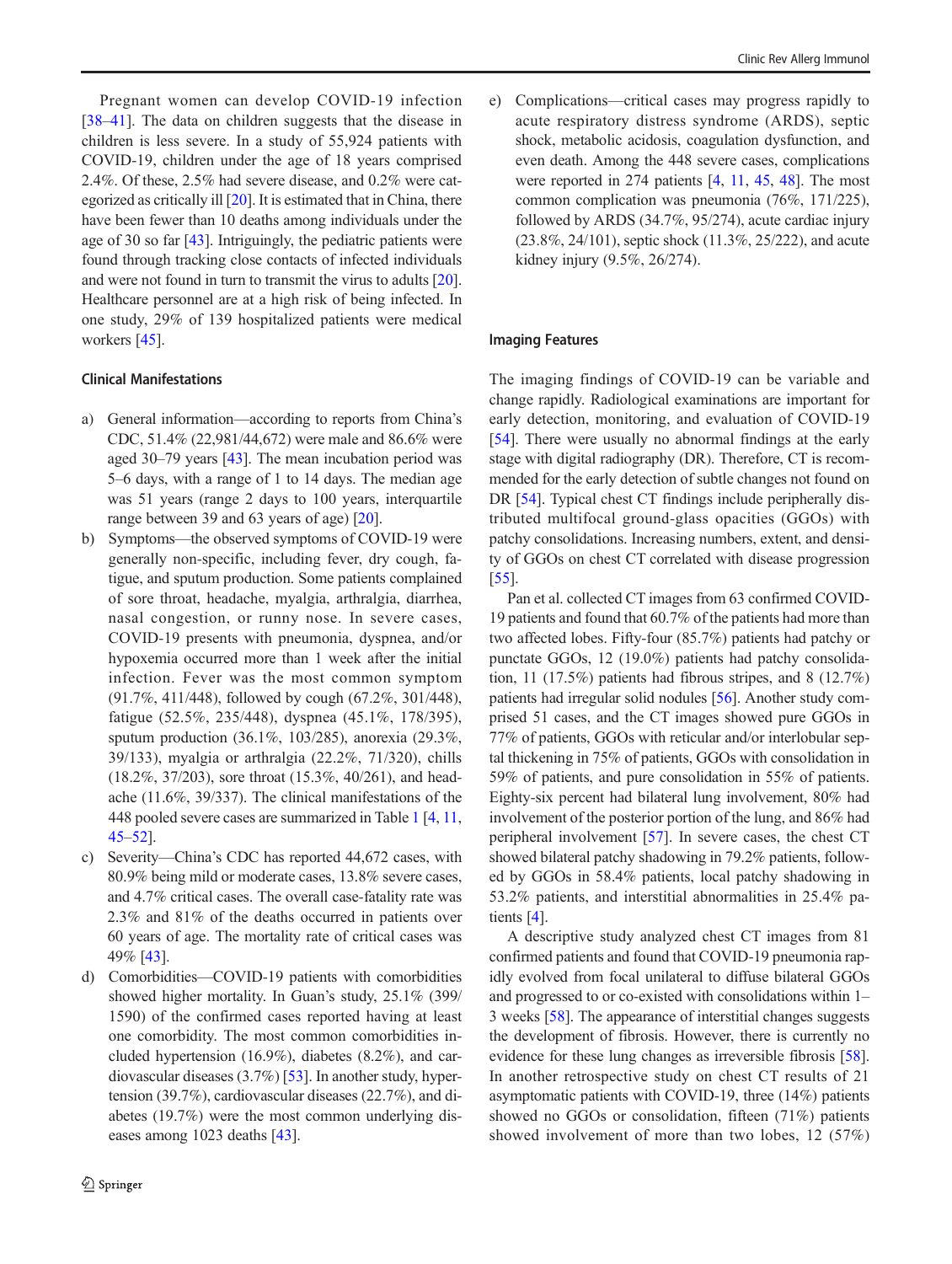| <b>Studies</b>                                          | Guan et al.<br>[4]        | Zhang et al. Liu et al.<br>$[46]$ | $[47]$                  | Yang et al.<br>$[48]$ | Wang et al. Lu et al.<br>$[45]$ | $[49]$                | Liu et al.<br>$[50]$  | Huang<br>et al. [11]   | Liu et al.<br>$[51]$ | Chen et al.<br>$[52]$ |
|---------------------------------------------------------|---------------------------|-----------------------------------|-------------------------|-----------------------|---------------------------------|-----------------------|-----------------------|------------------------|----------------------|-----------------------|
| ICU/severe cases<br>Age, mean/median<br>(range) (years) | $N = 173$<br>52 $(40-65)$ | $N = 58$<br>$64(25-87)$           | $N = 53$<br>$61(52-70)$ | $N = 52$<br>59.7      | $N = 36$<br>$66(57-78)$         | $N = 22$<br><b>NA</b> | $N=17$<br>$56(34-73)$ | $N=13$<br>49 $(41-61)$ | $N = 13$<br>59.7     | $N=11$<br>63.9        |
| Gender (no., $\%$ )                                     |                           |                                   |                         |                       |                                 |                       |                       |                        |                      |                       |
| Male                                                    | 100(57.8)                 | 33 (56.9)                         | 28(52.8)                | 35(67.3)              | 22(61.1)                        | <b>NA</b>             | 10(58.8)              | 11(84.6)               | 7(53.8)              | 10(90.9)              |
| Female                                                  | 73 (42.2)                 | 25(43.1)                          | 25(47.2)                | 17(33.6)              | 14 (38.9)                       | NA                    | 7(41.2)               | 2(15.4)                | 6(46.2)              | 1(9.1)                |
| Current smoking                                         | 29(16.8)                  | 2(3.4)                            | NA                      | 2(3.8)                | NA                              | <b>NA</b>             | 2(11.8)               | $\mathbf{0}$           | <b>NA</b>            | <b>NA</b>             |
| Underlying diseases (no., $\%$ )                        |                           |                                   |                         |                       |                                 |                       |                       |                        |                      |                       |
| Hypertension                                            | 41(23.7)                  | 22(37.9)                          | 21(39.6)                | <b>NA</b>             | 21(58.3)                        | 10(45.5)              | 6(35.3)               | 2(15.4)                | 5(38.5)              | 5(45.5)               |
| Diabetes                                                | 28(16.2)                  | 8(13.8)                           | 11(20.8)                | 9(17.3)               | 8(22.2)                         | 6(27.3)               | 3(17.6)               | 1(7.7)                 | 4(30.8)              | 2(18.2)               |
| Cardiovascular<br>diseases                              | 10(5.8)                   | 4(6.9)                            | 3(5.7)                  | 5(9.6)                | 9(25.0)                         | 4(18.2)               | 1(5.9)                | 3(23.1)                | NA                   | <b>NA</b>             |
| Cerebrovascular                                         | 4(2.3)                    | <b>NA</b>                         | 6(11.3)                 | 7(13.5)               | 6(16.7)                         | 1(4.5)                | <b>NA</b>             | <b>NA</b>              | NA                   | <b>NA</b>             |
| diseases                                                |                           |                                   |                         |                       |                                 |                       |                       |                        |                      |                       |
| <b>COPD</b>                                             | 6(3.5)                    | 2(3.4)                            | 2(3.8)                  | 4(7.7)                | 3(8.3)                          | 2(9.1)                | 3(17.6)               | 1(7.7)                 | NA                   | NA                    |
| Chronic renal<br>diseases                               | 3(1.7)                    | 2(3.4)                            | 8(15.1)                 | <b>NA</b>             | 2(5.6)                          | 2(9.1)                | <b>NA</b>             | <b>NA</b>              | <b>NA</b>            | NA                    |
| Chronic liver diseases NA                               |                           | 4(6.9)                            | <b>NA</b>               | <b>NA</b>             | $\overline{0}$                  | 1(4.5)                | <b>NA</b>             | $\boldsymbol{0}$       | NA                   | NA                    |
| Cancer/malignancy                                       | 3(1.7)                    | <b>NA</b>                         | NA                      | 2(3.8)                | 4(11.1)                         | 1(4.5)                | <b>NA</b>             | $\mathbf{0}$           | 1(7.7)               | <b>NA</b>             |
| Symptoms and signs (no., $\%$ )                         |                           |                                   |                         |                       |                                 |                       |                       |                        |                      |                       |
| Fever                                                   | 158 (91.3)                | 51 (87.9)                         | 42 (79.2)               | 51 (98.1)             | 36 (100)                        | 20(90.9)              | 17(100)               | 13 (100)               | 13 (100)             | 10(90.9)              |
| Cough                                                   | 122(70.5)                 | 45 (77.6)                         | 31(58.5)                | 40(76.9)              | 21(58.3)                        | 7(31.8)               | 14(82.4)              | 3(23.1)                | 11(84.6)             | 7(63.6)               |
| Fatigue                                                 | 69 (39.9)                 | 39(67.2)                          | 36(67.9)                | 18 (34.6)             | 29(80.6)                        | 7(31.8)               | 12(70.6)              | 7(53.8)                | 8(61.5)              | 10(90.9)              |
| Dyspnea                                                 | 65 (37.6)                 | 24(41.4)                          | <b>NA</b>               | 33(63.5)              | 23(63.9)                        | 4(18.2)               | 6(35.3)               | 12(92.3)               | $\overline{0}$       | 11(100)               |
| Sputum production                                       | 61(35.3)                  | <b>NA</b>                         | NA                      | NA                    | 8(22.2)                         | 6(27.3)               | 11(64.7)              | 5(38.5)                | 10(76.9)             | 2(18.2)               |
| Sore throat                                             | 23(13.3)                  | <b>NA</b>                         | <b>NA</b>               | <b>NA</b>             | 12(33.3)                        | $\overline{0}$        | 4(23.5)               | NA                     | 1(7.7)               | <b>NA</b>             |
| Myalgia or arthralgia                                   | 30(17.3)                  | <b>NA</b>                         | <b>NA</b>               | 7(13.5)               | 12(33.3)                        | 2(9.1)                | <b>NA</b>             | 7(53.8)                | 8(61.5)              | 5(45.5)               |
| Headache                                                | 26(15)                    | <b>NA</b>                         | NA                      | 3(5.8)                | 3(8.3)                          | 1(4.5)                | 3(17.6)               | $\theta$               | 2(15.4)              | 1(9.1)                |
| Chills                                                  | 26(15)                    | NA                                | <b>NA</b>               | <b>NA</b>             | NA                              | <b>NA</b>             | 6(35.3)               | <b>NA</b>              | 5(38.5)              | NA                    |
| Nausea or vomiting                                      | 12(6.9)                   | 7(12.1)                           | <b>NA</b>               | 2(3.8)                | 7(19.4)                         | $\Omega$              | 2(11.8)               | <b>NA</b>              | 4(30.8)              | <b>NA</b>             |
| Diarrhea                                                | 10(5.8)                   | 9(15.5)                           | 6(11.3)                 | <b>NA</b>             | 6(16.7)                         | $\overline{0}$        | 1(5.9)                | $\mathbf{0}$           | 2(15.4)              | 1(9.1)                |
| Nasal<br>congestion/-<br>rhinorrhea                     | 6(3.5)                    | NA                                | <b>NA</b>               | 3(5.8)                | NA                              | $\overline{0}$        | <b>NA</b>             | <b>NA</b>              | $\boldsymbol{0}$     | <b>NA</b>             |
| Hemoptysis                                              | 4(2.3)                    | <b>NA</b>                         | <b>NA</b>               | <b>NA</b>             | NA                              | NA                    | <b>NA</b>             | 1(7.7)                 | <b>NA</b>            | NA                    |
| Chest pain                                              | NA                        | <b>NA</b>                         | 3(5.7)                  | 1(1.9)                | NA                              | 1(4.5)                | $\overline{0}$        | NA                     | 5(38.5)              | NA                    |
| Anorexia                                                | <b>NA</b>                 | 8(13.8)                           | <b>NA</b>               | <b>NA</b>             | 24(66.7)                        | 3(13.6)               | 4(23.5)               | <b>NA</b>              | NA                   | NA                    |

Table 1 Demographic data, underlying diseases, and clinical manifestations of severe cases with SARS-CoV-2 infection

COPD chronic obstructive pulmonary diseases, ICU intensive care unit, NA not available

patients only had GGOs, and 6 (29%) patients had GGOs with consolidation [[59](#page-10-0)]. Feng et al. analyzed the CT features of 15 children with confirmed disease (4 to 14 years old) and found that nine patients had small nodular GGOs but six patients had no lesions [\[60\]](#page-10-0).

#### Laboratory Findings

<span id="page-4-0"></span>Clinic Rev Allerg Immunol

a) Diagnostic tests—reverse transcription PCR (RT-PCR) assay is widely used in the early diagnosis and monitoring of SARS-CoV-2 infections. RT-PCR was positive in 59 to 78.2% of cases  $[5, 6, 61]$  $[5, 6, 61]$  $[5, 6, 61]$  $[5, 6, 61]$  $[5, 6, 61]$  $[5, 6, 61]$ . This assay may detect the viral RNA in the early stage of clinical symptoms even with negative CT findings [[62\]](#page-10-0). Gene sequencing can identify SARS-CoV-2 accurately, but the major disadvantages are that it is very timeconsuming and expensive. Gene sequencing is more important for research on the variants and origin of SASR-CoV-2 [[20](#page-9-0)]. Based on recent data in 397 cases, specific IgM, specific IgG, and specific IgM + specific IgG had a sensitivity of 18.1%, 6.0%, and 64.5%, respectively [\[63](#page-10-0)]. Serological assays require only 15 min to generate results and can be used for rapid screening in clinics [[63](#page-10-0)].

- b) Routine tests—in Guan's study [[4\]](#page-9-0) of 1099 confirmed patients, lymphopenia was present in 83.2% of the patients on admission. Changes in albumin, lactate dehydrogenase, neutrophils, and C-reactive protein (CRP) were seen in SARS-CoV-2 infections.
- c) Potential biomarkers for severity—significantly higher levels of D-dimer, CRP, and procalcitonin were associated with disease severity (Table [2\)](#page-6-0). Huang reported that prothrombin time and D-dimer levels on admission were higher in intensive care unit (ICU) patients than in non-ICU patients [[11](#page-9-0)]. Plasma concentrations of IL-2, IL-7,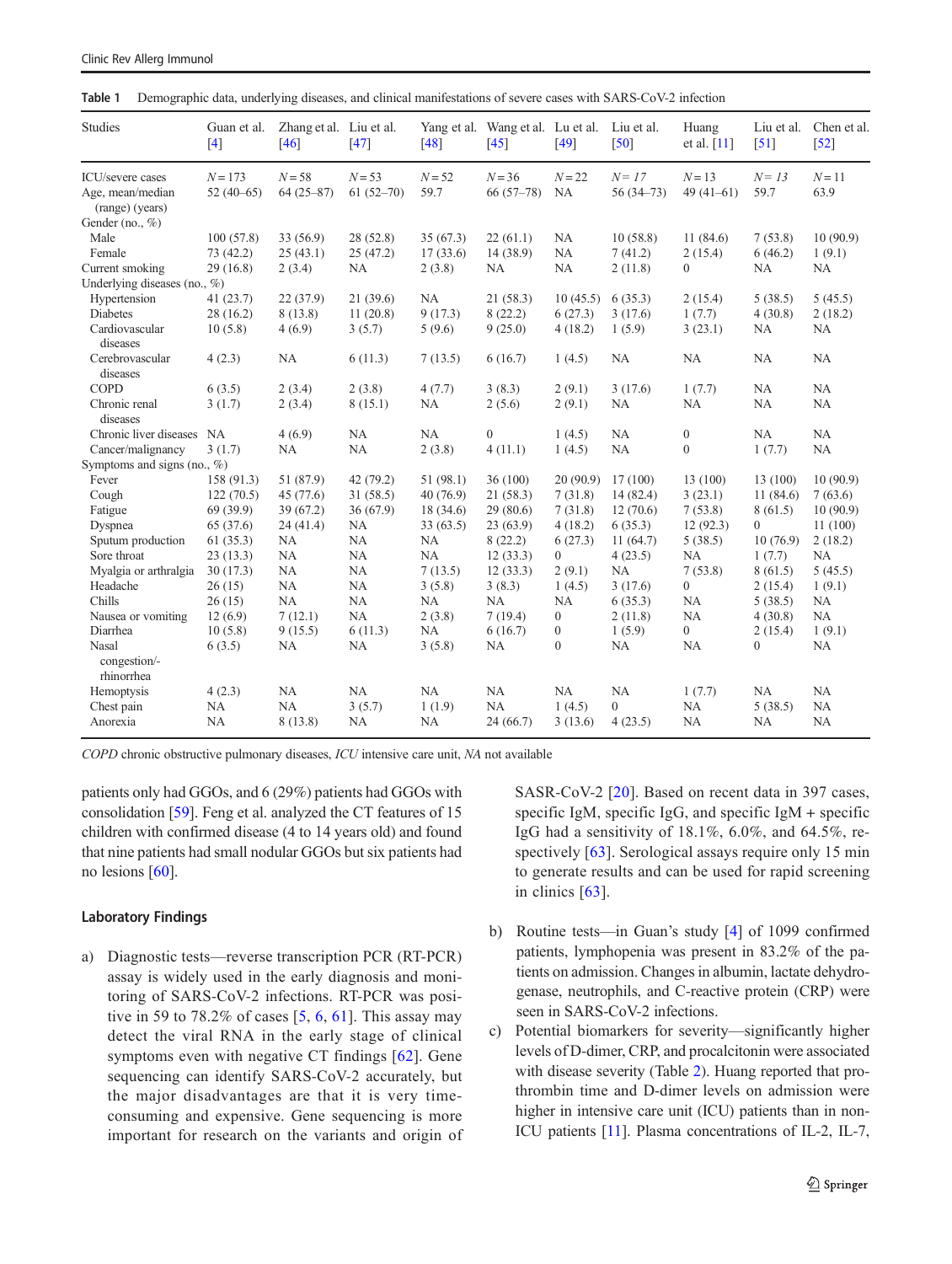IL-10, and TNF- $\alpha$  were higher in ICU patients. In Wang's study [\[45](#page-10-0)], ICU patients had higher white blood cell and neutrophil counts, as well as higher levels of D-dimer, creatine kinase, and creatine. Severe patients demonstrated lymphopenia and eosinopenia. Eosinophil counts correlate positively with lymphocyte counts in severe and non-severe patients.

#### Updates of Clinical Protocols

On January 16, 2020, the National Health Commission (NHC) of China published the first clinical protocol based on the initial experience of several hundred of cases of novel coronavirus pneumonia. Over the past few months, an abundance of information has been acquired from the vast number of cases in China, and the data is increasing daily. Thus far, NHC has published seven versions of clinical protocols to facilitate early diagnosis and early treatment of the disease (Table [3](#page-7-0)). Figure [2](#page-8-0) is a flowchart to help identify and assess COVID-19 that is based on these protocols and clinical experience. From February to March 2020, the mortality rate and hospital infections reported in Wuhan have decreased.

#### **Discussion**

Since the outbreak of COVID-19 pandemic, the NHC of China has successively released 7 versions of diagnosis and treatment protocols and 6 versions of prevention and control plans. Hubei, Beijing, Shanghai, Tibet, and other cities have also introduced "regional plans." As scientific evidence accumulates, these protocol updates can be based more on evidence-based practice than on empirical experience.

During the early phase of the COVID-19 outbreak, the sequencing of SARS-Cov-2 genome was published and reported to WHO [[1\]](#page-9-0). Studies on the virological and epidemiological characteristics of SARS-CoV-2 are key to the containment of the virus. It has been shown that human-to-human transmission of SARS-CoV-2 occurs mainly through droplets or direct contact [[11](#page-9-0), [64](#page-10-0)].

The incubation period is still unknown but may be up to 14 days in most patients and as long as 24 days in several cases [\[4\]](#page-9-0). Gastrointestinal symptoms are uncommon, which is different from SARS-CoV [[65\]](#page-10-0) and MERS-CoV [[66](#page-10-0)] infection. Further investigations to clarify the viral tropism of SARS-Cov-2 are important for understanding its transmission and treatment. Older patients  $(> 65$  years) with comorbidities and ARDS are at an increased risk of death, and men seem more likely to be infected than women. The overall mortality rate is estimated to be 2.3% (1023 deaths among 44,762 confirmed cases of COVID-19), based on experience within China [[67\]](#page-10-0). Compared with greater than 10% mortality of SARS-CoV [[68\]](#page-10-0) and 35% mortality of MERS-CoV [\[69](#page-11-0)], SARS-Cov-2 has a lower mortality rate but appears to be more contagious. The mortality rate may be even lower in the realworld setting once the infection has stabilized. Many studies may not include mildly ill patients who did not seek medical help. Xu's study [[70\]](#page-11-0) found that compared with patients infected with SARS-Cov-2 in Wuhan, the symptoms of patients in Zhejiang Province were relatively mild. There is a potential association between COVID-19 mortality and healthcare re-sources [\[71\]](#page-11-0), and the mortality rate outside Wuhan may be much lower.

Some studies have postulated that the gender difference is related to the important role that both the X chromosomes and sex hormones play in the body's immune system [[72\]](#page-11-0), although the mechanism is unknown. Chest CT findings of COVID-19 include peripherally distributed multifocal ground-glass opacities (GGOs) with patchy consolidations, even in asymptomatic patients, suggesting that radiological examinations are important in the early detection, observation, and evaluation of COVID-19. Patients with laboratoryconfirmed disease without radiologic manifestations have also been reported [\[4\]](#page-9-0).

The most common laboratory abnormality in COVID-19 patients is lymphopenia, which is more profound in severe cases. This suggests that SARS-CoV-2 may primarily attack lymphocytes, particularly T lymphocytes, as SARS-CoV does [\[73](#page-11-0)]. Virus particles infect cells, inducing a cytokine storm in the body, generating a series of immune responses, and causing changes in peripheral white blood cells and immune cells. Consequently, the low absolute value of lymphocytes may be used as a reference index in the diagnosis or to classify severity of SARS-CoV-2 infections [\[74](#page-11-0)]. At present, it is possible to predict prognosis using symptoms, signs, and imaging findings, but there are challenges. Symptoms, signs, and imaging abnormalities are often seen later in the disease course, so early detection may be difficult. In addition, once the condition deteriorates, it may lead to a vicious circle ultimately resulting in critical illness or death. The care of these patients requires a high level of medical resources, equipment, and infrastructure. Slowing the spreading of the disease helps to "flatten the curve," which helps to prevent overtaxing of healthcare systems.

Limitations of this review include the lack of uniformity between previous papers documenting the clinical manifestations of COVID-19 data derived from patients with SARS-CoV-2 infection in Wuhan, China. The clinical and epidemiology characteristics summarized in studies from Wuhan may be impacted by a shortage of medical resources in Wuhan [[71](#page-11-0)]. The experience in cities and countries outside of Wuhan, China, may be different as the virus has undergone mutations even since its first appearance in December 2019 [[70](#page-11-0)]. There is also a lack of information regarding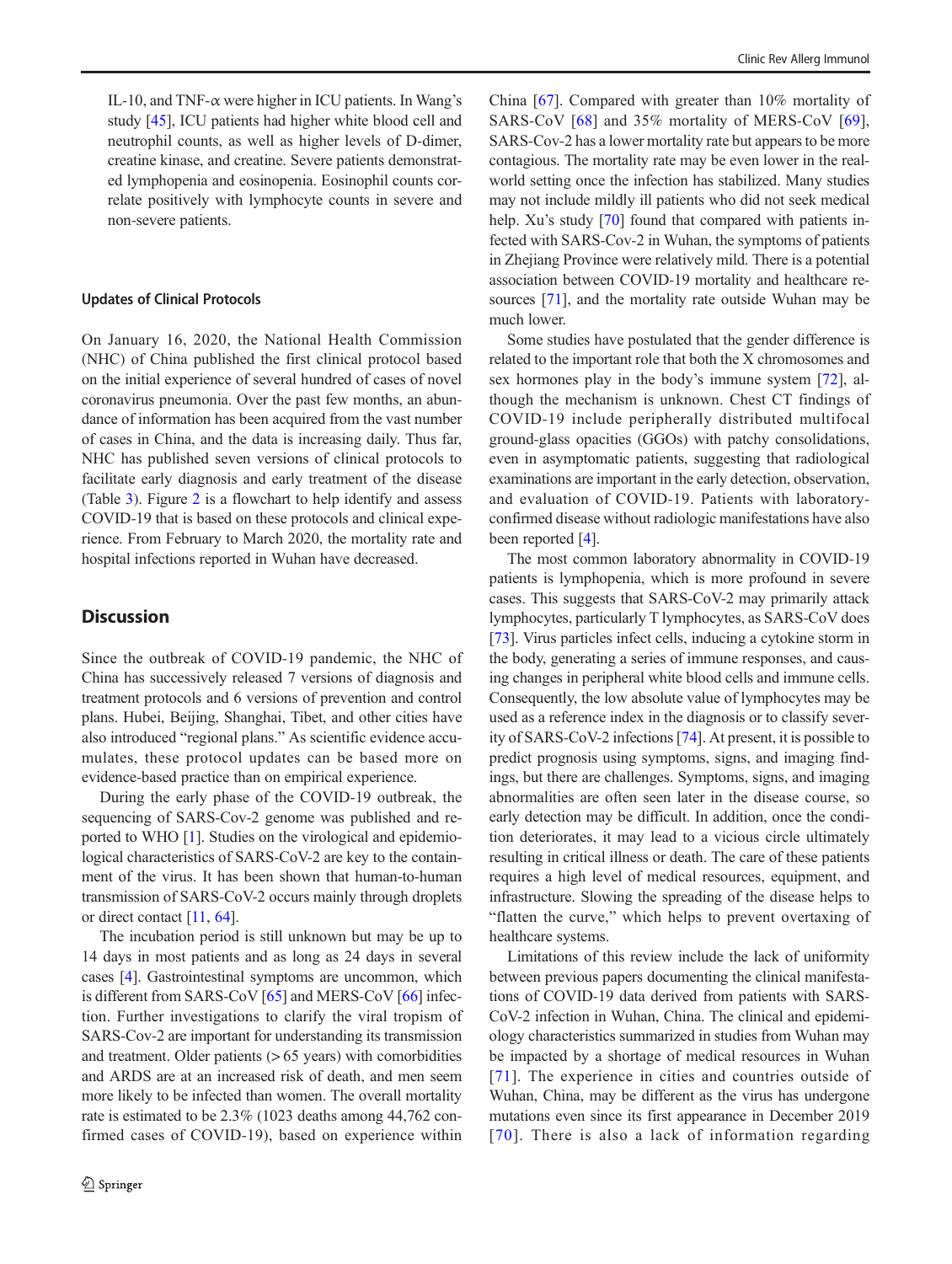<span id="page-6-0"></span>

| Laboratory parameters of four studies<br>Table 2                                                       |                                        |                                    |                                      |                                  |                                                               |                                 |                                      |                                          |                                             |                                                    |                                         |                                               |
|--------------------------------------------------------------------------------------------------------|----------------------------------------|------------------------------------|--------------------------------------|----------------------------------|---------------------------------------------------------------|---------------------------------|--------------------------------------|------------------------------------------|---------------------------------------------|----------------------------------------------------|-----------------------------------------|-----------------------------------------------|
| Laboratory parameters                                                                                  | Huang's study [11]                     |                                    |                                      | Wang's study [45]                |                                                               |                                 | Zhang's study [46]                   |                                          |                                             | Guan's study $[4]$                                 |                                         |                                               |
| (normal range)                                                                                         |                                        | All $(n=41)$ ICU $(n=13)$ No       | LC<br>$(n = 28)$                     | $(n=138)$<br>$\overline{AB}$     | $ICU(n=36)$ No ICU                                            | $(n = 102)$                     | $(n = 138)$<br>Ξ                     | $(n = 56)$<br>Severe                     | Non-severe<br>$(n = 82)$                    | $(n = 1099)$<br>All                                | $(n=173)$<br>Severe                     | Non-severe<br>$(n = 926)$                     |
| White blood cell count, $\times$ 10 <sup>9</sup> /L (4-10) 6.2 (4.1-10.5)<br><4 (no./total no., $\%$ ) | 10/40 (25)                             | $11.3(5.8-12.1)$ 5.7<br>1/13(8)    | $(3.1 - 7.6)$<br>(33)<br>9/27        | $4.5(3.3 - 6.2)$<br>$\leq$       | $6.6(3.6-9.8)$<br>$\tilde{\ge}$                               | $4.3(3.3 - 5.4)$<br>≸           | 27/138 (19.6)<br>$4.7(3.7 - 6.7)$    | 5.3 (4.0-9)<br>9/56 (16.1)               | $4.5(3.5-5.9)$<br>18/82 (22)                | $4.7(3.5-6)$<br>(33.7)<br>330/978                  | $3.7(3-6.2)$<br>102/167                 | 228/811 (28.1)<br>$4.9(3-6)$                  |
| Neutrophil count, $\times$ 10 $^9$ /L (1.8–6.3)<br>$> 10$ (no./total no., %)                           | 12/40(30)                              | $10.6(5.0 - 11.8)$<br>7/13 (54)    | $4.4(2-6.1)$<br>5/27 (19)            | $3.0(2-4.9)$<br>≸                | $\leq$                                                        | $\leq$                          | 17/138 (12.3)<br>≸                   | 13/56 (23.2)<br>$\breve{\ge}$            | 4/82 (4.9)<br>≸                             | 58/978 (5.9)<br>≸                                  | 39/811 (4.8)<br>(61.1)<br>$\lessapprox$ | 19/167 (11.4)<br>≸                            |
| Lymphocyte count, $\times$ 10 <sup>9</sup> /L (1.0-3.2)                                                | $5.0 (3.3 - 8.9)$<br>$0.8 (0.6 - 1.1)$ | $0.4(0.2 - 0.8)$                   | $1(0.7-1.1)$                         | $0.8(0.6-1.1)$                   | $4.6(2.6-7.9)$<br>0.8 (0.5-0.9)                               | $2.7(1.9-3.9)$<br>0.9 (0.6-1.2) | $0.8\ (0.6\hbox{--}1.1)$             | $0.7(0.5-1.0)$                           | $\frac{0.8\ (0.6\!-\!1.2)}{58\!82\ (70.7)}$ | $1(0.7-1.3)$                                       | $0.8(0.6-1)$                            | $1(0.8-1.4)$<br>NA                            |
| Prothrombin time (s) $(9.4-12.5)$<br><1.0 (no./total no., %)                                           | 26/41 (63)<br>$\Xi$                    | 11/13 (85)<br>12.2                 | $(9.8 - 12.1)$<br>15/28 (54)<br>10.7 | $13(12.3-13.7)$<br>$\tilde{\ge}$ | 13.2<br>$\tilde{\ge}$                                         | 12.9<br>$\breve{\ge}$           | 104/138 (75.4)<br>$\lessapprox$      | 46/56 (82.1)<br>$\tilde{\ge}$            | $\leq$                                      | $\lessapprox$<br>$\leq$                            | $\lessapprox$<br>≸                      | $\lessapprox$                                 |
| D-dimer (mg/L) $(0-0.5)$                                                                               | $(10.1 - 12.4)$<br>$0.5(0.3-1.3)$      | $2.4(0.6-14.4)$<br>$(11.2 - 13.4)$ | $0.5(0.3 - 0.8)$                     |                                  | 203 (121-403) 414 (191-1324) 166 (101-285)<br>$(12.3 - 14.5)$ | $(12.3 - 13.4)$                 | $0.2(0.1 - 0.5)$                     | $0.4(0.2 - 2.4)$                         | $0.2(0.1 - 0.5)$                            | ≸                                                  | $\leq$                                  | ₹                                             |
| Albumin $(g/L)$ $(30-50)$                                                                              | $(28.9 - 36.0)$<br>31.4                | $(26.3 - 30.9)$<br>27.9            | 34.7 (30.2-36.5)                     | Z                                | $\leq$                                                        | $\leq$                          | $\lessapprox$                        | ≸                                        | ≸                                           | $\frac{1}{2}$                                      | $\tilde{z}$                             | $\tilde{z}$                                   |
| Alanine aminotransferase (U/L) (9-50)                                                                  | $32(21-50)$                            | 49 (29-115)                        |                                      | 24 (16-40)                       | $35(19-57)$                                                   |                                 | ≸                                    | $\leq$                                   | ≸                                           | $\mathop{\leq}\limits_{{\mathop{\rm \mathsf{Z}}}}$ | ₹                                       | ₹                                             |
| Aspartate aminotransferase (U/L)<br>$(15 - 40)$                                                        | 34 (26 48)                             | 44 (30-70)                         | $27(19.5-40)$<br>$34(24-40.5)$       | $31(24-51)$                      | $52(30-70)$                                                   | $2(15-36)$<br>$29(21-38)$       | $\lessapprox$                        | $\lessapprox$                            | $\lessapprox$                               | $\lessapprox$                                      | $\tilde{z}$                             | $\tilde{z}$                                   |
| ≤ 40 (no./total no., %)                                                                                | 26/41 (63)                             | 5/13 (38)                          | 21/28 (75)                           | $\leq$                           | $\lessapprox$                                                 | $\lessapprox$                   |                                      |                                          | ₹                                           | $\lessapprox$                                      | ≨                                       |                                               |
| Total bilirubin (mmol/L) (5-21)                                                                        | $11.7(9.5-13.9)$                       | 14 (11.9-32.9)                     | $(9.4 - 12.3)$<br>10.8               | $9.8(8.4 - 14.1)$                | $11.5(9.6 - 18.6)$                                            | $9.3(8.2 - 12.8)$               | $\lessapprox$                        | $\tilde{z}$                              | $\tilde{z}$                                 | $\lessapprox$                                      | $\tilde{z}$                             | ≨≨                                            |
| Lactate dehydrogenase (U/L) (25-245)                                                                   | 286 (242-408)                          | 400 (323-578)                      | 281 (233-357)                        | 261 (182-403)                    | 435 (302-596)                                                 | 212 (171-291)                   | ≸                                    | $\tilde{z}$                              | $\tilde{z}$                                 | $\tilde{z}$                                        | $\tilde{z}$                             | $\tilde{z}$                                   |
| $\leq$ 245 (no./total no., %)                                                                          | (1/40(28))                             | 1/13(8)                            | 10/27(37)                            | $\tilde{\ge}$                    | $\tilde{\ge}$                                                 | $\lessapprox$                   | $\leq$                               | $\tilde{A}$                              | $\tilde{z}$                                 | $\tilde{\ge}$                                      | $\tilde{z}$                             | $\leq$                                        |
| Hypersensitive troponin I (ng/mL)<br>( < 28)                                                           | $3.4(1.1 - 9.1)$                       | $3.3(3-163)$                       | 3.5 $(0.7 - 5.4)$                    | $6.4$ $(2.8 - 18.5)$             | $11(5.6-26.4)$                                                | 5.1 $(2.1 - 9.8)$               | $\lessapprox$                        | ≸                                        | $\tilde{\ge}$                               | $\tilde{z}$                                        | $\tilde{z}$                             | $\tilde{z}$                                   |
| $>$ 28 (no./total no., %)                                                                              | 5/41 (12)                              | 4/13 (31)                          | $\oplus$<br>1/28                     | ≸                                | ≸                                                             | $\breve{\ge}$                   | ≸                                    | Ź                                        | $\lessapprox$                               | ≸                                                  | ₹                                       | Ź                                             |
| Creatine kinase-MB (U/L) (<25)                                                                         | ≸                                      | ≸                                  | $\lessapprox$                        | $14(10-18)$                      | $18(12-35)$                                                   | $13(10-14)$                     | $72.5(52.2 - 115)$ 66 $(38.5 - 144)$ |                                          | 83 (56.0-112)                               | $\lessapprox$                                      | $\lessapprox$                           | $\lessapprox$                                 |
| Procalcitonin $(ng/mL)$ (< 0.05)                                                                       | $0.1(0.1 - 0.1)$                       | $0.1(0.1-0.4)$                     | $0.1(0.1 - 0.1)$                     | $\lesssim$                       | $\tilde{\ge}$                                                 | $\stackrel{\triangle}{\geq}$    | $0.07(0.04 - 0.1)$                   | $0.1(0.06-0.3)$                          | $(0.03 - 0.1)$<br>0.05                      | ≸                                                  | $\mathbb{X}^{\mathsf{A}}$               | $\lessapprox$                                 |
| $\geq$ 0.5 (no./total no., %)                                                                          | 3/39 (8)                               | 3/12 (25)<br>6/12 (50)             | 0/27                                 | 49 (35.5)                        | 27 (75)                                                       | 22 (21.6)                       | 41/118 (34.7)                        | 25/50 (50)                               | $16/68$ $(23.5)$                            | 35/633 (5.5)                                       | 16/117 (13.7) 19/516 (3.7)              |                                               |
| C-reaction protein $(mg/L)$ $(0-3)$<br>< 0.1 (no./total no., %)                                        | 27/39 (69)<br>$\tilde{\ge}$            | $\tilde{z}$                        | 21/27 (78)<br>$\tilde{\ge}$          | $\tilde{\ge}$<br>$\tilde{\ge}$   | $\lessapprox$<br>$\tilde{\ge}$                                | $\lessapprox$<br>$\lessapprox$  | $(12.5 - 67.4)$<br>34.2<br>≸         | $(20.6 - 87.1)$<br>47.6<br>$\tilde{\ge}$ | $(9.5 - 52.1)$<br>28.7<br>≨                 | $\stackrel{\triangle}{\geq}$<br>$\lessapprox$      | $\lessapprox$                           | $\stackrel{\triangle}{\geq}$<br>$\lessapprox$ |
|                                                                                                        |                                        |                                    |                                      |                                  |                                                               |                                 |                                      |                                          |                                             |                                                    |                                         |                                               |

 $\underline{\textcircled{\tiny 2}}$  Springer

ICU intensive care unit, NA not available

 $\overline{ICU}$  intensive care unit,  $NA$  not available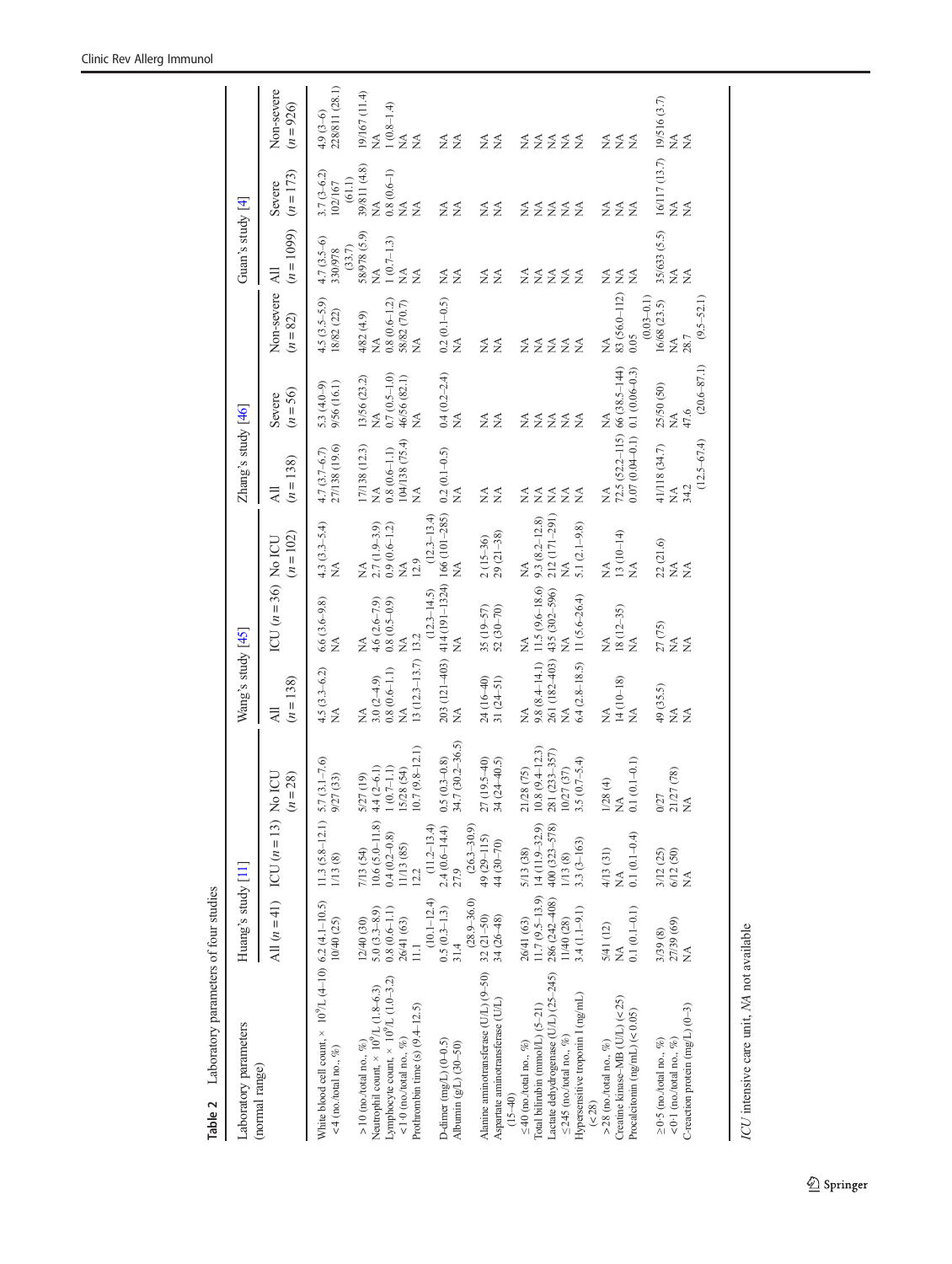| (publication<br>date)            | Trial edition Epidemiological history                                                                                                                                                                                                                                                                                                                                                                                                                                                                                                                                                                                                                                | Clinical manifestations                                                                                                                                                                                                                                                                                         | Suspected case                                                                                                                                                                                                                                                                                                                                                                                                                                                                                                                                                            | Confirmed case                                                                                                                                                                                                                                                                                                                                                                |
|----------------------------------|----------------------------------------------------------------------------------------------------------------------------------------------------------------------------------------------------------------------------------------------------------------------------------------------------------------------------------------------------------------------------------------------------------------------------------------------------------------------------------------------------------------------------------------------------------------------------------------------------------------------------------------------------------------------|-----------------------------------------------------------------------------------------------------------------------------------------------------------------------------------------------------------------------------------------------------------------------------------------------------------------|---------------------------------------------------------------------------------------------------------------------------------------------------------------------------------------------------------------------------------------------------------------------------------------------------------------------------------------------------------------------------------------------------------------------------------------------------------------------------------------------------------------------------------------------------------------------------|-------------------------------------------------------------------------------------------------------------------------------------------------------------------------------------------------------------------------------------------------------------------------------------------------------------------------------------------------------------------------------|
| First<br>(January<br>16, 2020    | Within 2 weeks before the disease<br>onset, there is a travel history or a<br>direct/indirect contact history with<br>markets in Wuhan, especially a<br>market of farm produce                                                                                                                                                                                                                                                                                                                                                                                                                                                                                       | $(1)$ Fever<br>(2) Radiographic evidence<br>of pneumonia<br>(3) Low or normal<br>leukocyte count or low<br>lymphocyte count<br>during the early stage of<br>disease<br>$(4)$ No improvement or<br>worsening symptoms<br>after 3-5 days of anti-<br>microbial treatment per<br>standard clinical guide-<br>lines | Anyone who satisfies the<br>epidemiological history and<br>clinical manifestations can be<br>diagnosed as a suspected case                                                                                                                                                                                                                                                                                                                                                                                                                                                | The suspected case whose gene<br>highly homologous to the known<br>new coronavirus by<br>whole-genome sequencing of the<br>virus in respiratory specimens<br>(sputum or throat swabs) is con-<br>sidered a confirmed case                                                                                                                                                     |
| Second<br>(January)<br>18, 2020) | (1) Within 2 weeks before the disease<br>onset, there is a travel history or<br>living history in Wuhan<br>(2) Within 2 weeks before the disease<br>onset, there is a contact history<br>with patients who had fever or<br>respiratory symptoms from<br>Wuhan<br>(3) Clustering occurrence of cases                                                                                                                                                                                                                                                                                                                                                                  | $(1)$ $(2)$ $(3)$ Same as above.<br>Delete $(4)$                                                                                                                                                                                                                                                                | Same as above                                                                                                                                                                                                                                                                                                                                                                                                                                                                                                                                                             | The suspected case with one of the<br>following evidences is reclassified<br>as a confirmed case:<br>(1) Positive results of nucleic acids of<br>the new coronavirus by RT-PCR in<br>respiratory specimens, such as<br>sputum, throat swabs, and lower<br>respiratory tract secretions<br>(2) The viral gene sequence is highly<br>homologous to the known new<br>coronavirus |
| Third<br>(January<br>22, 2020)   | Same as above                                                                                                                                                                                                                                                                                                                                                                                                                                                                                                                                                                                                                                                        | Same as above                                                                                                                                                                                                                                                                                                   | Same as above                                                                                                                                                                                                                                                                                                                                                                                                                                                                                                                                                             | Same as above                                                                                                                                                                                                                                                                                                                                                                 |
| Fourth<br>(January)<br>27, 2020) | (1) Within 2 weeks before the disease Same as above<br>onset, there is a travel history or<br>living history in Wuhan or other<br>areas with local cases<br>(2) Within 2 weeks before the disease<br>onset, there is a contact history<br>with patients who had fever or<br>respiratory symptoms from<br>Wuhan or other areas with local<br>cases<br>(3) Clustering occurrence of cases or<br>epidemiologically associated with<br>patients with new coronavirus                                                                                                                                                                                                     |                                                                                                                                                                                                                                                                                                                 | Supplement: anyone with a positive<br>epidemiological history and any 2<br>of the clinical manifestations is<br>considered a suspected case                                                                                                                                                                                                                                                                                                                                                                                                                               | Add: blood specimens added to the<br>RT-PCR or viral gene sequence<br>test                                                                                                                                                                                                                                                                                                    |
| Fifth<br>(February<br>4, 2020)   | pneumonia<br>(1) Within 14 days before the disease Supplement: (1) fever<br>onset, there is a travel history or<br>living history in Wuhan and its<br>surrounding areas or other<br>communities with cases reported<br>(2) Within 14 days before the disease<br>onset, there is a contact history<br>with patients with a positive result<br>of the nucleic acid test of the new<br>coronavirus<br>(3) Within 14 days before the disease<br>onset, there is a contact history<br>with patients who had fever or<br>respiratory symptoms from<br>Wuhan and its surrounding areas<br>or other communities with cases<br>reported<br>(4) Clustering occurrence of cases | and/or respiratory symp-<br>toms; $(2)$ $(3)$ same as<br>above                                                                                                                                                                                                                                                  | Supplement: anyone with a positive<br>epidemiological history and any 2<br>of the clinical manifestations or<br>anyone without definite<br>epidemiological history but with<br>all the clinical manifestations is<br>considered a suspected case<br>Add: (2) in Hubei Province, anyone<br>with/without an epidemiological<br>history as well as with 2 clinical<br>manifestations: "fever and/or re-<br>spiratory symptoms, and low or<br>normal leukocyte count or low<br>lymphocyte count during the early<br>stage of disease" can be consid-<br>ered a suspected case | The confirmed cases' diagnosis<br>criteria are the same as above.<br>Add: [2] In Hubei Province,<br>suspected cases with imaging<br>characteristics of pneumonia can<br>be considered clinically diagnosed<br>cases.                                                                                                                                                          |
| Sixth<br>(February<br>18, 2020)  | Same as above                                                                                                                                                                                                                                                                                                                                                                                                                                                                                                                                                                                                                                                        | Same as above                                                                                                                                                                                                                                                                                                   | Delete: the diagnosis criteria of<br>suspected case in Hubei Province                                                                                                                                                                                                                                                                                                                                                                                                                                                                                                     | Delete: the diagnosis criteria of<br>clinical diagnosis cases in Hubei<br>Province                                                                                                                                                                                                                                                                                            |

<span id="page-7-0"></span>Table 3 The diagnosis criteria of suspected and confirmed cases with COVID-2019 published by NHC of PRC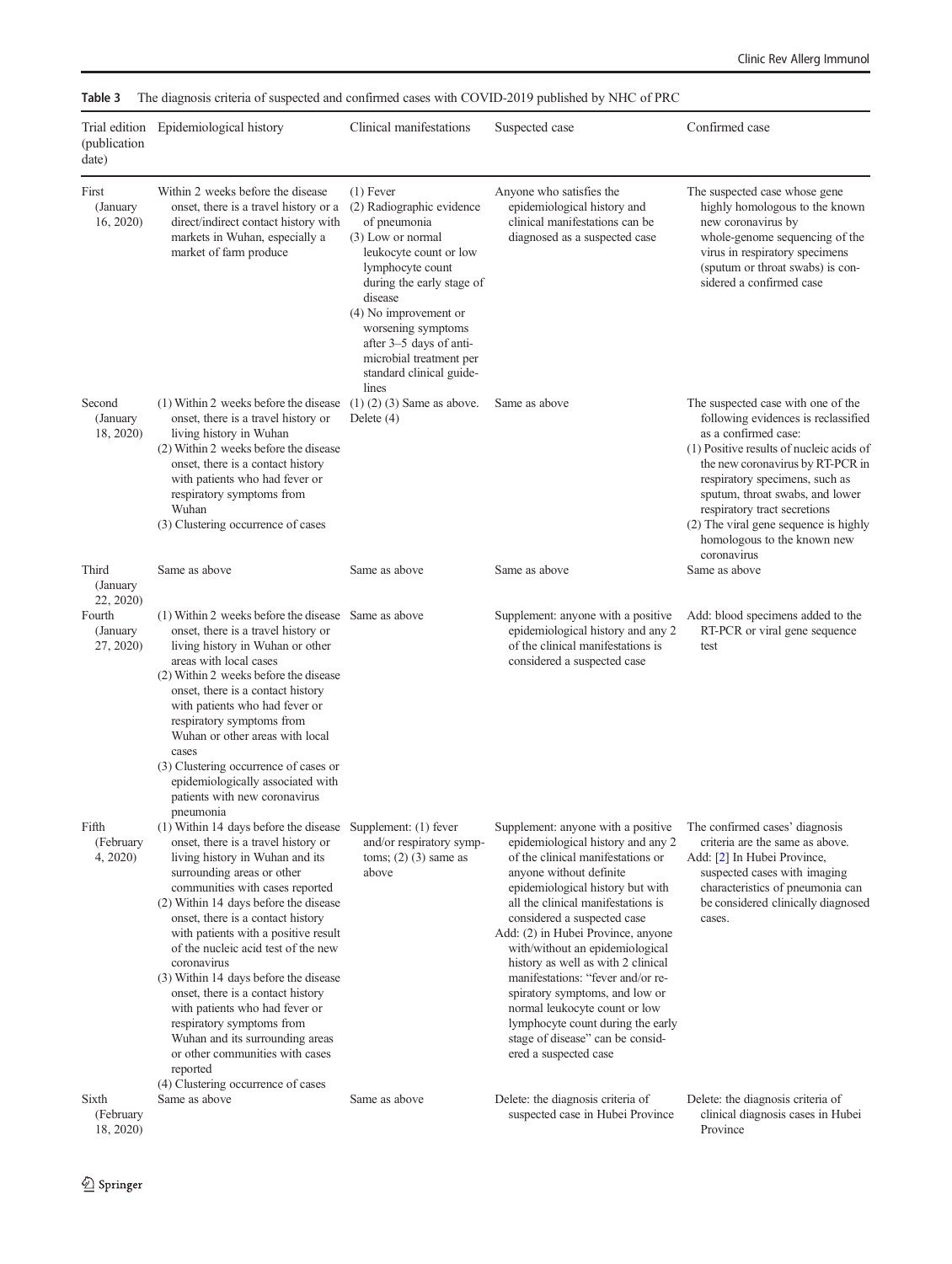<span id="page-8-0"></span>

| <b>Table 3</b> (continued)<br>(publication)<br>date) | Trial edition Epidemiological history                                                                                                                                                                                                          | Clinical manifestations | Suspected case | Confirmed case                                                                                                                                                                                                                                                                                                |
|------------------------------------------------------|------------------------------------------------------------------------------------------------------------------------------------------------------------------------------------------------------------------------------------------------|-------------------------|----------------|---------------------------------------------------------------------------------------------------------------------------------------------------------------------------------------------------------------------------------------------------------------------------------------------------------------|
| Seventh<br>(March 3,<br>2020)                        | $(1)$ $(2)$ $(3)$ Same as above<br>Supplement: (4) clustering occur-<br>rence of cases (within 2 weeks, 2<br>or more cases of fever and/or re-<br>spiratory symptoms occurred in<br>small areas such as homes, offices,<br>and school classes) | Same as above           | Same as above  | $(1)$ $(2)$ same as above<br>Add: (3) serum new<br>coronavirus-specific IgM and IgG<br>antibodies are positive; serum new<br>coronavirus-specific IgG antibod-<br>ies change from negative to posi-<br>tive or the IgG antibodies in the<br>recovery period are 4 times or<br>higher than in the acute period |



communicability in the early phases of the disease in patients who have not yet manifested symptoms of COVID-19 or in asymptomatic carriers. Clinical information in some patients who have COVID-19 may be lacking as a result of failure to seek treatment in early stages with mild presentation, or a lack of awareness of the disease, although by now most people are vigilant or even hypervigilant. A shortage of detection kits can also hinder identification and confirmation of infected individuals [[75\]](#page-11-0). These limitations can impact the accuracy of prior research. Lastly, because many patients are still ill in the



Fig. 2 A clinical pathway for the diagnosis of COVID-19. An algorithm to guide clinical decisions in the diagnosis and treatment of COVID-19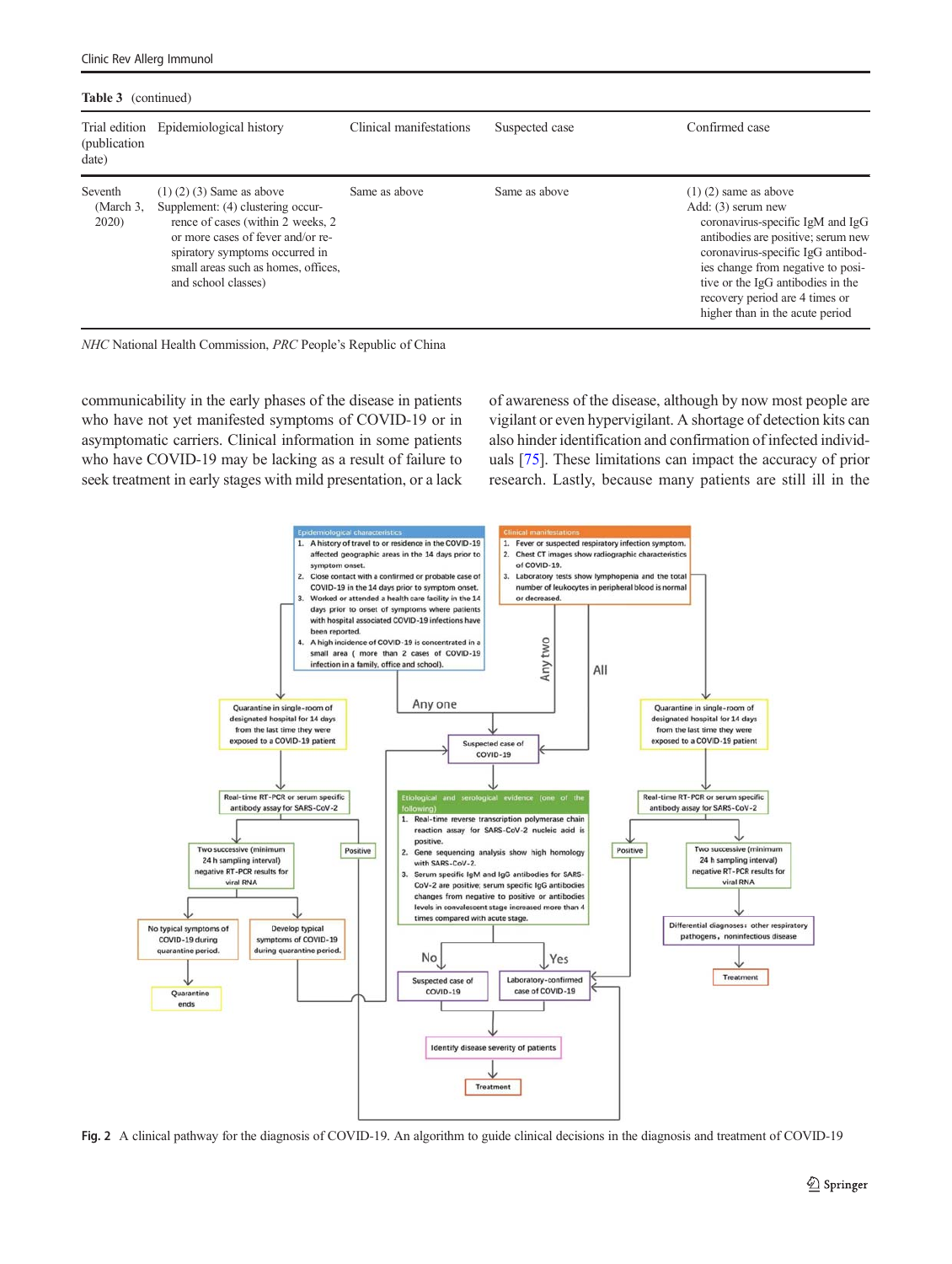<span id="page-9-0"></span>hospital, the prognosis and the outcomes are incompletely elucidated. Most of the current studies are cross-sectional, and longitudinal studies are required.

Contributors CC, TJ, JS, and LT conceptualized the paper. GX, YY, YD, FP, and PH analyzed the data with input from LT, TL MY, and RW. YY, YD, FP, and GX wrote the initial draft with all authors providing critical feedback and edits to subsequent revisions. All authors approved the final draft of the manuscript. The corresponding authors attest that all listed authors meet authorship criteria and that no others meeting the criteria have been omitted.

Funding Information This study was partly supported by the Beijing Municipal Natural Science Foundation General Program (7192197) and the National Natural Science Foundation of China (31671371).

## Compliance with Ethical Standards

Conflict of Interest The authors declare that they have no conflict of interest.

# **References**

- 1. Zhu N, Zhang D, Wang W et al (2019) N Engl J Med:2020
- 2. Li Q, Guan X, Wu P, Wang X, Zhou L, Tong Y, Ren R, Leung KSM, Lau EHY, Wong JY, Xing X, Xiang N, Wu Y, Li C, Chen Q, Li D, Liu T, Zhao J, Liu M, Tu W, Chen C, Jin L, Yang R, Wang Q, Zhou S, Wang R, Liu H, Luo Y, Liu Y, Shao G, Li H, Tao Z, Yang Y, Deng Z, Liu B, Ma Z, Zhang Y, Shi G, Lam TTY, Wu JT, Gao GF, Cowling BJ, Yang B, Leung GM, Feng Z (2020) Early transmission dynamics in Wuhan, China, of novel coronavirus-infected pneumonia. N Engl J Med 382:1199–1207. [https://doi.org/10.1056/](https://doi.org/10.1056/NEJMoa2001316) [NEJMoa2001316](https://doi.org/10.1056/NEJMoa2001316)
- 3. Chan JF, Yuan S, Kok KH et al (2020) A familial cluster of pneumonia associated with the 2019 novel coronavirus indicating person-to-person transmission: a study of a family cluster. Lancet 395:514–523
- 4. Guan W-J, Ni Z-Y, Hu Y, Liang WH, Ou CQ, He JX, Liu L, Shan H, Lei CL, Hui DSC, du B, Li LJ, Zeng G, Yuen KY, Chen RC, Tang CL, Wang T, Chen PY, Xiang J, Li SY, Wang JL, Liang ZJ, Peng YX, Wei L, Liu Y, Hu YH, Peng P, Wang JM, Liu JY, Chen Z, Li G, Zheng ZJ, Qiu SQ, Luo J, Ye CJ, Zhu SY, Zhong NS (2020) Clinical characteristics of coronavirus disease 2019 in China. N Engl J Med. <https://doi.org/10.1056/NEJMoa2002032>
- 5. Jiang G, Ren X, Liu Y, et al. Application and optimization of RT-PCR in diagnosis of SARS-CoV-2 infection. medRxiv 2020: 2020.02.25.20027755
- 6. Ai T, Yang Z, Hou H et al (2020) Correlation of chest CT and RT-PCR testing in coronavirus disease 2019 (COVID-19) in China: a report of 1014 cases. Radiology 200642
- 7. China NHCotPsRo (2020) New coronavirus pneumonia prevention and control program (seventh trial edition).(in Chinese). [http://](https://doi.org/10.1056/NEJMoa2001316) [www.nhc.gov.cn/xcs/zhengcwj/202002/](https://doi.org/10.1056/NEJMoa2001316) [3b09b894ac9b4204a79db5b8912d4440.shtml](https://doi.org/10.1056/NEJMoa2001316)
- 8. Kanne JP. Chest CT Findings in 2019 Novel coronavirus (2019 nCoV) infections from Wuhan, China: key points for the radiologist. Radiology 2020:200241
- 9. Pan Y, Guan H (2020) Imaging changes in patients with 2019 nCov. Eur Radiol
- 10. Pan F, Ye T, Sun P, et al. Time course of lung changes on chest CT during recovery from 2019 novel coronavirus (COVID-19) pneumonia. Radiology 2020:200370
- 11. Huang C, Wang Y, Li X, et al (2020) Clinical features of patients infected with 2019 novel coronavirus in Wuhan, China. Lancet
- 12. Cohen J. Wuhan seafood market may not be source of novel virus spreading globally. [https://www.sciencemag.org/news/2020/01/](https://doi.org/10.1056/NEJMoa2001316) [wuhan-seafood-market-may-not-be-source-novel-virus-spreading](https://doi.org/10.1056/NEJMoa2001316)[globally:](https://doi.org/10.1056/NEJMoa2001316) science
- 13. Lu R, Zhao X, Li J, Niu P, Yang B, Wu H, Wang W, Song H, Huang B, Zhu N, Bi Y, Ma X, Zhan F, Wang L, Hu T, Zhou H, Hu Z, Zhou W, Zhao L, Chen J, Meng Y, Wang J, Lin Y, Yuan J, Xie Z, Ma J, Liu WJ, Wang D, Xu W, Holmes EC, Gao GF, Wu G, Chen W, Shi W, Tan W (2020) Genomic characterisation and epidemiology of 2019 novel coronavirus: implications for virus origins and receptor binding. Lancet 395:565–574
- 14. Wu F, Zhao S, Yu B, et al (2020). A new coronavirus associated with human respiratory disease in China. Nature
- 15. Zhou P, Yang X-L, Wang X-G, Hu B, Zhang L, Zhang W, Si HR, Zhu Y, Li B, Huang CL, Chen HD, Chen J, Luo Y, Guo H, Jiang RD, Liu MQ, Chen Y, Shen XR, Wang X, Zheng XS, Zhao K, Chen QJ, Deng F, Liu LL, Yan B, Zhan FX, Wang YY, Xiao GF, Shi ZL (2020) A pneumonia outbreak associated with a new coronavirus of probable bat origin. Nature 579:270–273. [https://doi.org/10.1038/](https://doi.org/10.1038/s41586-020-2012-7) [s41586-020-2012-7](https://doi.org/10.1038/s41586-020-2012-7)
- 16. Liu P, Jiang J-Z, Hua Y, et al (2020) Are pangolins the intermediate host of the 2019 novel coronavirus (2019-nCoV)?
- 17. Xiao K, Zhai J, Feng Y, et al Isolation and characterization of 2019 nCoV-like coronavirus from Malayan Pangolins. bioRxiv 2020: 2020.02.17.951335
- 18. Zhang T, Wu Q, Zhang Z Pangolin homology associated with 2019 nCoV. bioRxiv 2020:2020.02.19.950253
- 19. Li X, Zai J, Zhao Q, Nie Q, Li Y, Foley BT, Chaillon A (2020) Evolutionary history, potential intermediate animal host, and crossspecies analyses of SARS-CoV-2. J Med Virol. [https://doi.org/10.](https://doi.org/10.1002/jmv.25731) [1002/jmv.25731](https://doi.org/10.1002/jmv.25731)
- 20. Control CfD. China-WHO new coronavirus pneumonia (COVID-19) joint inspection report. 2020. [http://www.nhc.gov.cn/jkj/s3578/](https://doi.org/10.1056/NEJMoa2001316) [202002/87fd92510d094e4b9bad597608f5cc2c.shtml](https://doi.org/10.1056/NEJMoa2001316) (accessed Feb.29)
- 21. Holshue ML, DeBolt C, Lindquist S, Lofy KH, Wiesman J, Bruce H, Spitters C, Ericson K, Wilkerson S, Tural A, Diaz G, Cohn A, Fox L, Patel A, Gerber SI, Kim L, Tong S, Lu X, Lindstrom S, Pallansch MA, Weldon WC, Biggs HM, Uyeki TM, Pillai SK, Washington State 2019-nCoV Case Investigation Team (2020) First case of 2019 novel coronavirus in the United States. N Engl J Med 382:929–936. <https://doi.org/10.1056/NEJMoa2001191>
- 22. Phan LT, Nguyen TV, Luong QC, Nguyen TV, Nguyen HT, le HQ, Nguyen TT, Cao TM, Pham QD (2020) Importation and human-tohuman transmission of a novel coronavirus in Vietnam. N Engl J Med 382(9):872–874
- 23. Special Expert Group for Control of the Epidemic of Novel Coronavirus Pneumonia of the Chinese Preventive Medicine A (2020) An update on the epidemiological characteristics of novel coronavirus pneumonia (COVID-19). Zhonghua Liu Xing Bing Xue Za Zhi = Zhonghua Liuxingbingxue Zazhi 41(2):139–144
- 24. (2020) The new coronavirus can live for up to five days in the highrisk areas of home. (in Chinese). [https://wxn.qq.com/cmsid/](https://doi.org/10.1056/NEJMoa2001316) [20200206A0FJMS00](https://doi.org/10.1056/NEJMoa2001316)
- 25. Tong Z-D, Tang A, Li K-F, Li P, Wang HL, Yi JP, Zhang YL, Yan JB (2020) Potential presymptomatic transmission of SARS-CoV-2, Zhejiang Province, China, 2020. Emerg Infect Dis 26, 26(5). <https://doi.org/10.3201/eid2605.200198>
- 26. Rothe C, Schunk M, Sothmann P, Bretzel G, Froeschl G, Wallrauch C, Zimmer T, Thiel V, Janke C, Guggemos W, Seilmaier M, Drosten C, Vollmar P, Zwirglmaier K, Zange S, Wölfel R, Hoelscher M (2020) Transmission of 2019-nCoV infection from an asymptomatic contact in Germany. N Engl J Med 382:970–971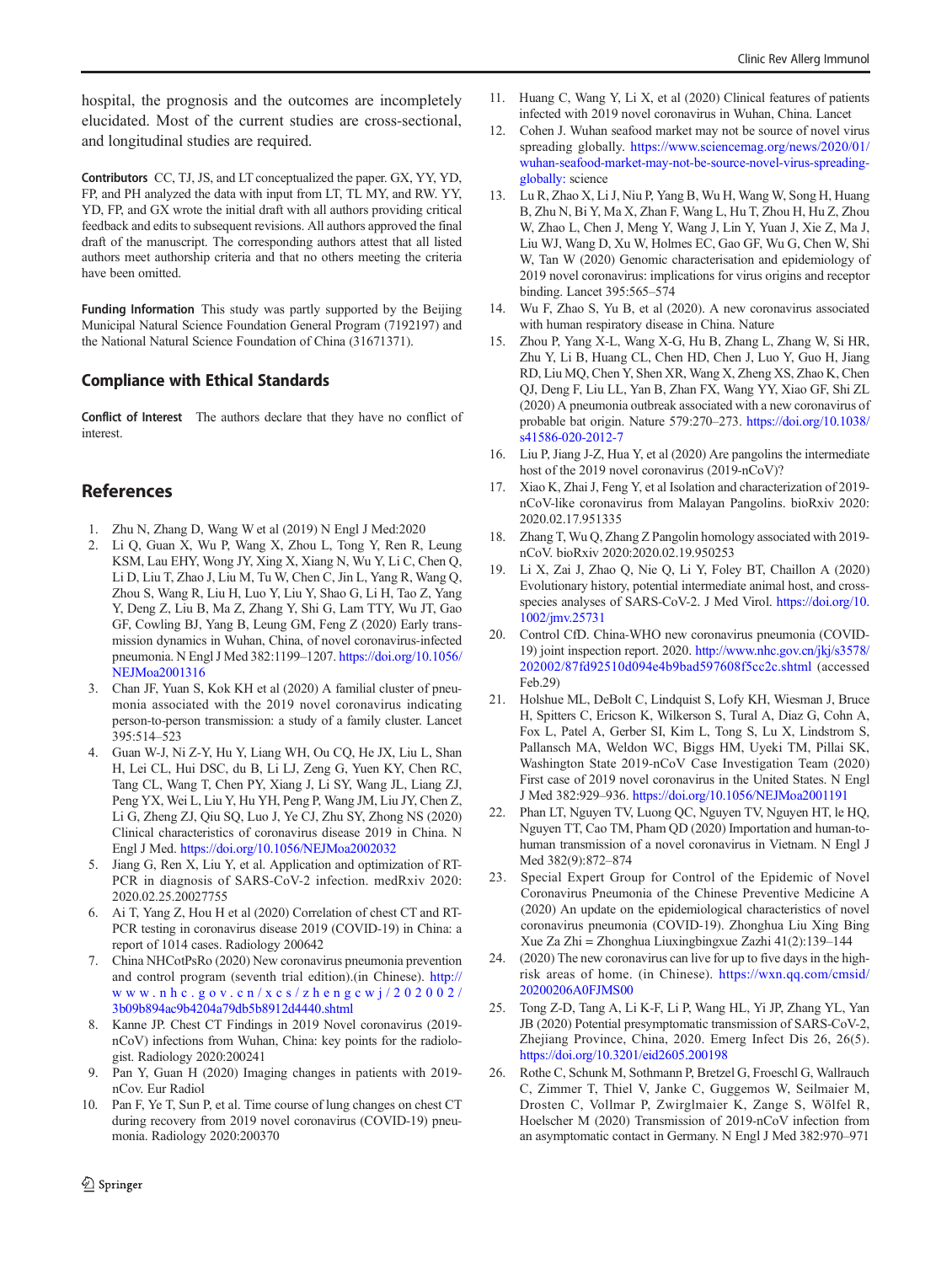- <span id="page-10-0"></span>27. Mahase E (2020) China coronavirus: mild but infectious cases may make it hard to control outbreak, report warns. BMJ 368:m325
- 28. Wang F-S, Zhang C (2020) What to do next to control the 2019 nCoV epidemic? Lancet (London, England) 395(10222):391–393
- 29. Times G (2020) Is SARS-CoV-2 spread to long distance by aerosols? (in Chinese). [https://tech.huanqiu.com/article/3wyI6e1mqb1](https://doi.org/10.1056/NEJMoa2001316)
- 30. economics fa (2020) Travel distances of hundreds of meters! What is an aerosol?(in Chinese). [https://m.21jingji.com/article/20200209/](https://doi.org/10.1056/NEJMoa2001316) [herald/c16daaf45743f6e479e70517cf816744.html](https://doi.org/10.1056/NEJMoa2001316)
- 31. China. NHCotPsRo (2020) What is aerosol transmission, can you still open the window after ventilation?[popular knowledge of novel coronavirus]. [http://www.nhc.gov.cn/xcs/kpzs/202002/](https://doi.org/10.1056/NEJMoa2001316) [81b67a34e1e34154be11c30f0749dcdf.shtml](https://doi.org/10.1056/NEJMoa2001316) (accessed Feb.10)
- 32. Organization (2020) WH. Question and answer on coronaviruses. [www.who.int/news-room/q-a-detail/q-a-coronaviruses.](https://doi.org/10.1056/NEJMoa2001316) (accessed feb 11)
- 33. China. NHCotPsRo (2020) National Health Commission Press Conference. Beijing, February 4, 2020. [http://www.nhc.gov.cn/](https://doi.org/10.1056/NEJMoa2001316) [zhuz/zbwqhg/wqhg.shtml](https://doi.org/10.1056/NEJMoa2001316) (accessed Feb 4)
- 34. Xia J, Tong J, Liu M, Shen Y, Guo D (2020) Evaluation of coronavirus in tears and conjunctival secretions of patients with SARS-CoV-2 infection. J Med Virol. <https://doi.org/10.1002/jmv.25725>
- 35. Sun X, Zhang X, Chen X, et al The infection evidence of SARS-COV-2 in ocular surface: a single-center cross-sectional study. medRxiv 2020:2020.02.26.20027938
- 36. Gao QY, Chen YX, Fang JY (2020) 2019 novel coronavirus infection and gastrointestinal tract. J Dig Dis 21:125–126. [https://doi.](https://doi.org/10.1111/751-2980.12851) [org/10.1111/751-2980.12851](https://doi.org/10.1111/751-2980.12851)
- 37. Xiao F, Tang M, Zheng X, et al. Evidence for gastrointestinal infection of SARS-CoV-2. medRxiv 2020: 2020.02.17.20023721
- 38. Huaping Zhu LW, Fang C, Peng S, Zhang L, Chang G, Xia S, Zhou W (2020) Clinical analysis of 10 neonates born to mothers with 2019-nCoV pneumonia. translational pediatrics
- 39. Chen H, Guo J, Wang C, Luo F, Yu X, Zhang W, Li J, Zhao D, Xu D, Gong Q, Liao J, Yang H, Hou W, Zhang Y (2020) Clinical characteristics and intrauterine vertical transmission potential of COVID-19 infection in nine pregnant women: a retrospective review of medical records. Lancet 395:809–815
- 40. Qiao J (2020) What are the risks of COVID-19 infection in pregnant women? Lancet
- 41. Rasmussen SA, Smulian JC, Lednicky JA, Wen TS, Jamieson DJ (2020) Coronavirus disease 2019 (COVID-19) and pregnancy: what obstetricians need to know. Am J Obstet Gynecol S0002- 9378(20):30197–30196
- 42. Cui P, Chen Z, Wang T, et al Clinical features and sexual transmission potential of SARS-CoV-2 infected female patients: a descriptive study in Wuhan, China. medRxiv 2020:2020.02.26.20028225
- 43. Novel Coronavirus Pneumonia Emergency Response Epidemiology T (2020) The epidemiological characteristics of an outbreak of 2019 novel coronavirus diseases (COVID-19) in China. Zhonghua Liu Xing Bing Xue Za Zhi 41(2):145–151
- 44. Yu J, Ouyang W, Chua M, Xie C (2020) SARS-CoV-2 transmission in cancer patients of a tertiary hospital in Wuhan
- 45. Wang D, Hu B, Hu C, Zhu F, Liu X, Zhang J, Wang B, Xiang H, Cheng Z, Xiong Y, Zhao Y, Li Y, Wang X, Peng Z (2020) Clinical characteristics of 138 hospitalized patients with 2019 novel coronavirus-infected pneumonia in Wuhan, China. JAMA 323: 1061. <https://doi.org/10.1001/jama.2020.1585>
- 46. Zhang J-J, Dong X, Cao Y-Y, et al (2020) Clinical characteristics of 140 patients infected with SARS-CoV-2 in Wuhan, China. Allergy
- 47. Liu Y, Sun W, Li J, et al Clinical features and progression of acute respiratory distress syndrome in coronavirus disease 2019. medRxiv 2020:2020.02.17.20024166
- 48. Yang X, Yu Y, Xu J et al (2020) Clinical course and outcomes of critically ill patients with SARS-CoV-2 pneumonia in Wuhan,

China: a single-centered, retrospective, observational study. Lancet Respir Med S2213-600(20):30079–30075

- Lu H, Ai J, Shen Y, et al A descriptive study of the impact of diseases control and prevention on the epidemics dynamics and clinical features of SARS-CoV-2 outbreak in Shanghai, lessons learned for metropolis epidemics prevention. medRxiv 2020: 2020.02.19.20025031
- 50. Liu J, Liu Y, Xiang P, et al Neutrophil-to-lymphocyte ratio predicts severe illness patients with 2019 novel coronavirus in the early stage. medRxiv 2020:2020.02.10.20021584
- 51. Liu J, Li S, Liu J, et al Longitudinal characteristics of lymphocyte responses and cytokine profiles in the peripheral blood of SARS-CoV-2 infected patients. medRxiv 2020:2020.02.16.20023671
- 52. Chen G, Wu D, Guo W, et al Clinical and immunologic features in severe and moderate forms of coronavirus disease 2019. medRxiv 2020:2020.02.16.20023903
- 53. Guan W-j, Liang W-h, Zhao Y, et al. Comorbidity and its impact on 1,590 patients with COVID-19 in China: a nationwide analysis. medRxiv 2020:2020.02.25.20027664
- 54. Association RSoCM (2020) Radiological diagnosis of new coronavirus infected pneumonitis: expert recommendation from the Chinese Society of Radiology (First edition). Chin J Radiol 2020:54
- 55. Zu ZY, Jiang MD, Xu PP et al (2020) Coronavirus disease 2019 (COVID-19): a perspective from China. Radiology 200490
- 56. Pan Y, Guan H, Zhou S et al (2020) Initial CT findings and temporal changes in patients with the novel coronavirus pneumonia (2019 nCoV): a study of 63 patients in Wuhan. China, European Radiology
- 57. Song F, Shi N, Shan F, et al. Emerging coronavirus 2019-nCoV pneumonia. Radiology 2020:200274
- 58. Shi H, Han X, Jiang N et al (2020) Radiological findings from 81 patients with COVID-19 pneumonia in Wuhan, China: a descriptive study. Lancet Infect Dis S1473-3099(20):30086–30084
- 59. Chung M, Bernheim A, Mei X, et al (2020) CT imaging features of 2019 novel coronavirus (2019-nCoV). Radiology 200230
- 60. Feng K, Yun YX, Wang XF, et al (2020) Analysis of CT features of 15 children with 2019 novel coronavirus infection. Zhonghua Er Ke Za Zhi 58(0):E007-E
- 61. Fang Y, Zhang H, Xie J et al (2020) Sensitivity of chest CT for COVID-19: comparison to RT-PCR. Radiology 200432
- Yang W, Yan F (2020) Patients with RT-PCR confirmed COVID-19 and normal chest CT. Radiology 200702
- 63. Li Z, Yi Y, Luo X, et al (2020) Development and clinical application of a rapid IgM-IgG combined antibody test for SARS-CoV-2 infection diagnosis. J Med Virol n/a(n/a)
- Yu P, Zhu J, Zhang Z, Han Y, Huang L (2020) A familial cluster of infection associated with the 2019 novel coronavirus indicating potential person-to-person transmission during the incubation period. J Infect Dis
- 65. Leung WK, To KF, Chan PK et al (2003) Enteric involvement of severe acute respiratory syndrome-associated coronavirus infection. Gastroenterology 125(4):1011–1017
- 66. Assiri A, McGeer A, Perl TM, Price CS, al Rabeeah AA, Cummings DA, Alabdullatif ZN, Assad M, Almulhim A, Makhdoom H, Madani H, Alhakeem R, al-Tawfiq JA, Cotten M, Watson SJ, Kellam P, Zumla AI, Memish ZA, KSA MERS-CoV Investigation Team (2013) Hospital outbreak of Middle East respiratory syndrome coronavirus. N Engl J Med 369(5):407–416
- 67. Wu Z, McGoogan JM (2020) Characteristics of and important lessons from the coronavirus disease 2019 (COVID-19) outbreak in China: summary of a report of 72314 cases from the Chinese Center for Disease Control and Prevention. JAMA 323:1239
- 68. Ni FD, Hao SL, Yang WX (2019) Multiple signaling pathways in Sertoli cells: recent findings in spermatogenesis. Cell Death Dis 10(8):541